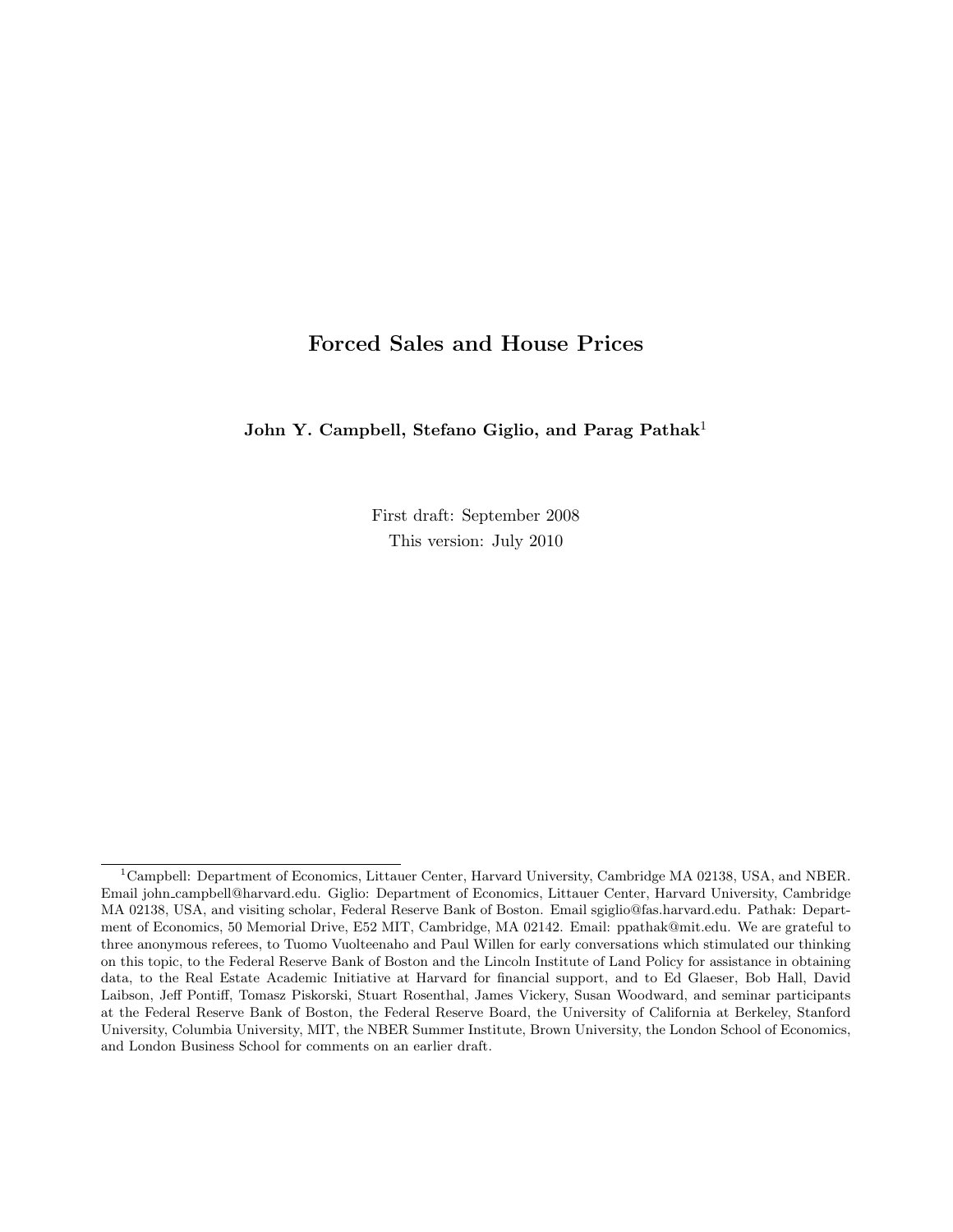### Abstract

This paper uses data on house transactions in the state of Massachusetts over the last 20 years to show that houses sold after foreclosure, or close in time to the death or bankruptcy of at least one seller, are sold at lower prices than other houses. Foreclosure discounts are particularly large on average at 27% of the value of a house. The pattern of death-related discounts suggests that they may result from poor home maintenance by older sellers, while foreclosure discounts appear to be related to the threat of vandalism in low-priced neighborhoods. After aggregating to the zipcode level and controlling for regional price trends, the prices of forced sales are mean-reverting, while the prices of unforced sales are close to a random walk. At the zipcode level, this suggests that unforced sales take place at approximately efficient prices, while forced-sales prices reflect time-varying illiquidity in neighborhood housing markets. At a more local level, however, we find that foreclosures that take place within a quarter of a mile, and particularly within a tenth of a mile, of a house lower the price at which it is sold. Our preferred estimate of this effect is that a foreclosure at a distance of 0.05 miles lowers the price of a house by about 1%.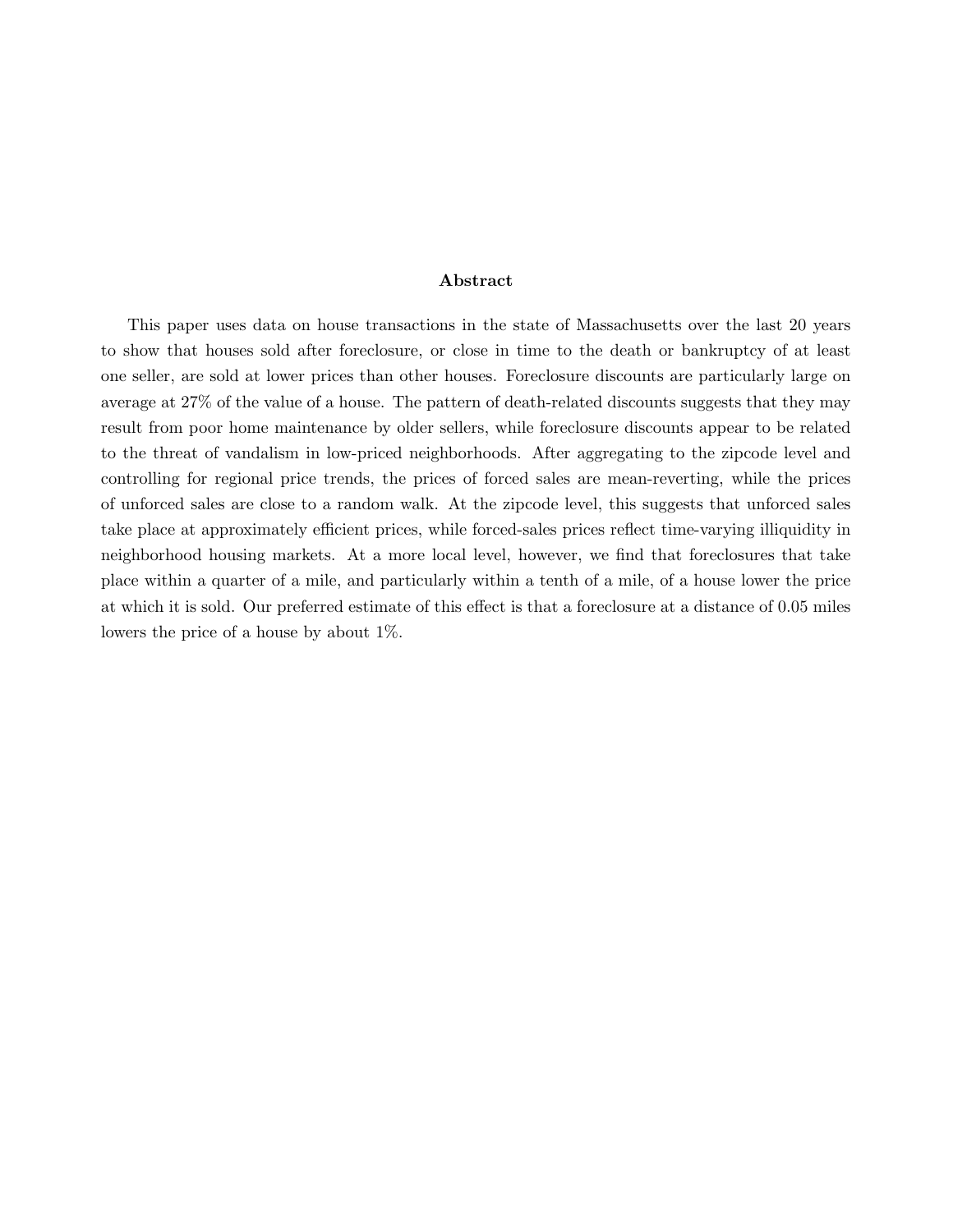## 1 Introduction

The market for housing differs in several important ways from the textbook model of a liquid asset market with exogenous fundamentals. This implies that the price at which a house is sold can be influenced not only by general supply and demand conditions, but also by idiosyncratic factors including the urgency of the sale and the effects of the ownership transfer on the physical quality of the house.

First, houses are productive only when people are living in them. Owning an empty house is equivalent to throwing away the dividend on a financial asset. Second, houses are fragile assets that need maintenance, and are vulnerable to vandalism. Unoccupied houses are particularly vulnerable and expensive to protect. Third, short-term rental contracts involve high transactions costs, resulting from the moving costs of renters and the need of homeowners to protect their property against damage. Fourth, houses are expensive, indivisible, and heterogeneous assets. Each house has certain unique characteristics which are likely to appeal to certain potential buyers and not to others, so selling a house requires matching it with an appropriate buyer. Because of the high costs of intermediation in housing, this task is normally undertaken by a real estate broker rather than a dealer. Fifth, most homeowners must finance their purchases using mortgages, collateralized debt contracts that transfer home ownership to the mortgage lender through a foreclosure process if the homeowner defaults.

The expansion of mortgage credit earlier this decade and the recent decline in house prices have led to an unprecedented increase in foreclosures since 2006. Foreclosures transfer houses to financial institutions who must maintain and protect them until they can be sold. Foreclosed houses are likely to sell at low prices, both because they may have been physically damaged during the foreclosure process, and because financial institutions have an incentive to sell them quickly. In a liquid market, an asset can be sold rapidly with a minimal impact on its price, but the characteristics of housing discussed above make the market for residential real estate a classic example of an illiquid market, in which urgent sales lower prices.<sup>2</sup>

There is widespread concern that foreclosures may also lower the prices of nearby houses, either through direct physical effects on neighborhoods or by creating an imbalance of demand and supply in an illiquid neighborhood housing market. If such spillover effects on prices are important, they might stimulate further foreclosures because homeowners are more likely to default when their houses are worth less than the face value of their mortgages. See for example the motivation for the Obama Administration's *Making Home Affordable* plan, as described on the US Treasury website: "In the absence of decisive action, we risk an intensifying spiral in which lenders foreclose, pushing area home

<sup>&</sup>lt;sup>2</sup>Mayer (1995) presents a theoretical model of this effect, assuming that an urgent sale is implemented using an auction.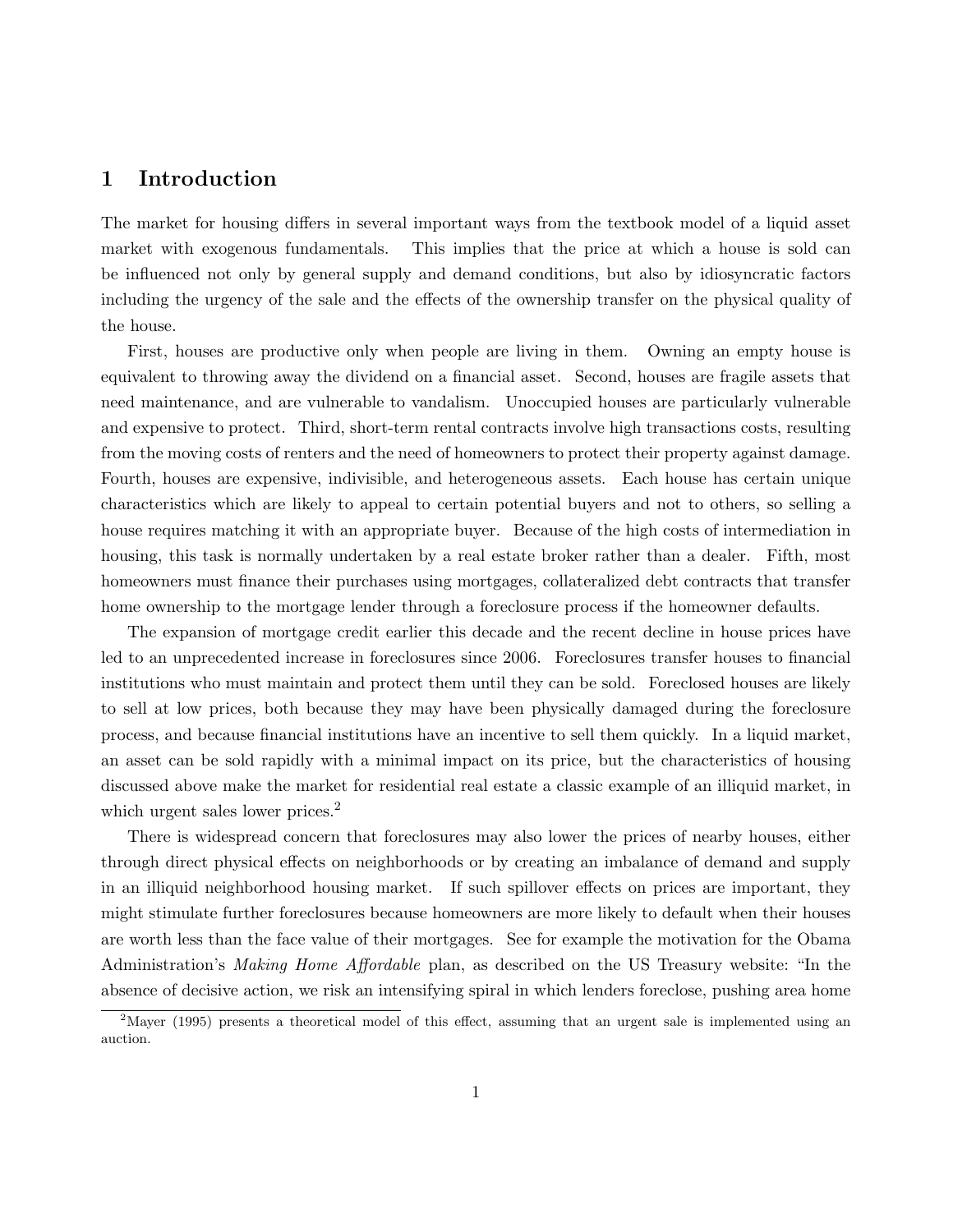prices still lower, reducing the value of household savings, and making it harder for all families to refinance. In some studies, foreclosure on a home has been found to reduce the prices of nearby homes by as much as  $9\%$ ." (US Treasury 2009.)

In this paper we seek to understand the illiquidity of the housing market, and specifically the effects of foreclosures on the prices of foreclosed houses and other houses in the same neighborhood. We use a comprehensive dataset on individual house transactions in Massachusetts over the period from 1987 through the first quarter of 2009. Importantly, Massachusetts experienced a significant decline in house prices and wave of foreclosures during the early 1990s, which gives us a historical precedent that can be used to shed light on the current condition of the housing market.

We study several categories of sales which plausibly are more urgent than normal. We first link data on house transactions in the state of Massachusetts, over the period 1987 to March 2009, to information on deaths and bankruptcies of individuals. By matching names and addresses across datasets, we are able to identify transactions as forced sales if they occur close in time to the death or bankruptcy of at least one seller. We use hedonic regressions with neighborhood fixed effects, standard in the real estate literature, to control for heterogeneity in the characteristics of houses. We find that forced sales take place at price discounts of about 3-7%, and these discounts increase when a house has one seller rather than two.

One concern about this finding is that it might reflect unobserved effects of death or bankruptcy on the quality of a house, in particular deferred maintenance by homeowners with health or financial problems. In order to explore this issue, we examine how discounts vary with the timing of sales in relation to the seller's death or bankruptcy, we separate the deaths of younger and older sellers, we distinguish housing types, and we relate discounts to the various components of a property's value. We find that death-related discounts are not closely related to the timing of a sale in relation to death, are larger for older sellers, smaller for condominiums, and larger for houses whose structures account for a larger fraction of their value. This evidence suggests that death-related discounts reflect poor maintenance of houses by older sellers, while bankruptcy-related discounts appear more closely related to the urgency of sale immediately after bankruptcy.

Our main interest is in foreclosures. We find large foreclosure discounts, about 27% on average. These discounts are not highly sensitive to the type of housing, but they are larger for houses with low-priced characteristics in low-priced neighborhoods. This suggests that the foreclosure discount may be related to vandalism, through two possible channels. First, foreclosed houses may have been damaged before they are sold. Second, mortgage lenders must protect foreclosed houses while they are vacant; the threat of vandalism may be greater in bad neighborhoods, and costs of protection likely account for a larger fraction of the value of a low-priced house. The costs of protection induce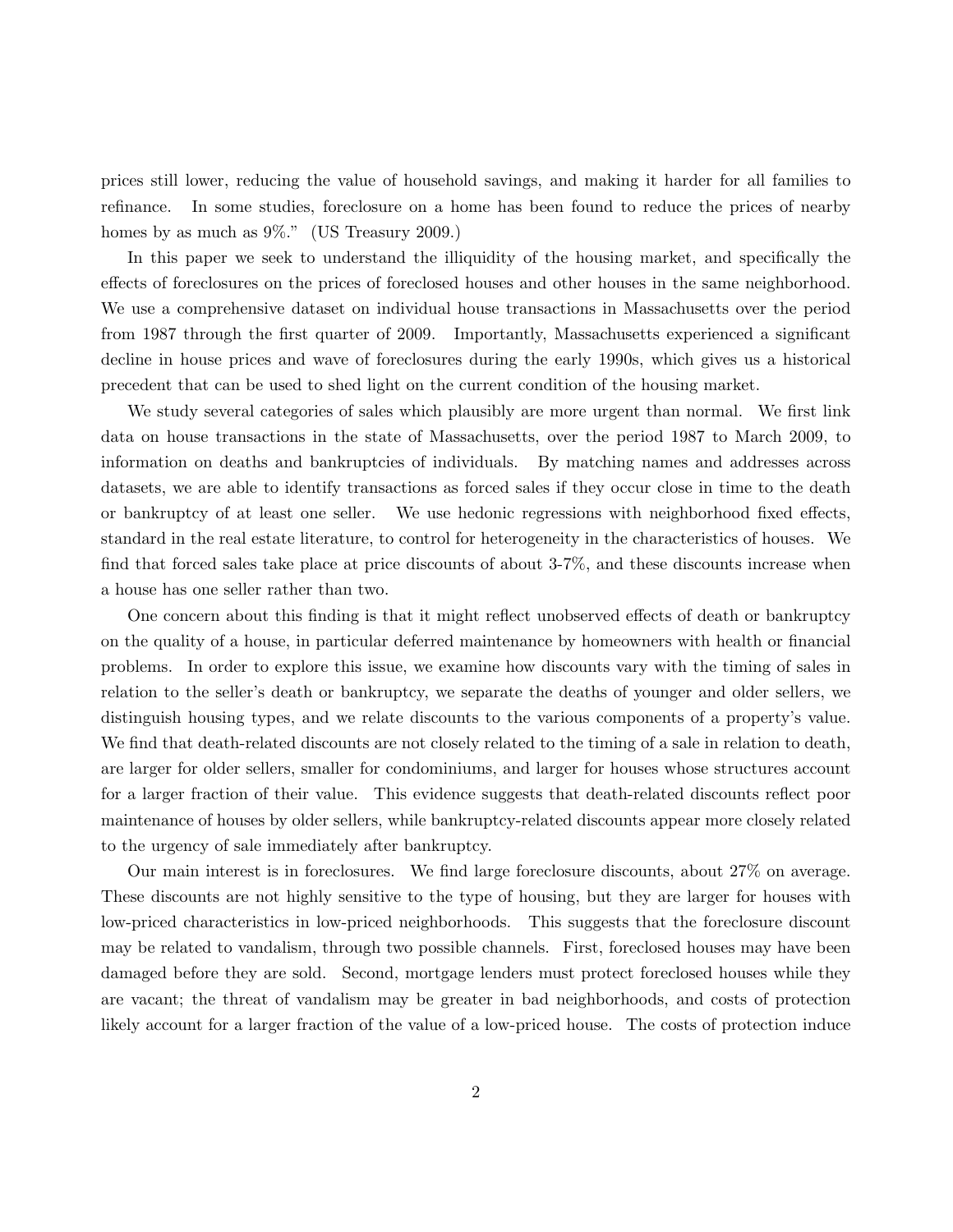mortage lenders to sell foreclosed houses urgently, leading to discounts in illiquid housing markets.

The incidence of foreclosure sales is highly variable over time and space, but in some areas at some times foreclosures account for a large fraction of total sales. This allows us to study the relations between forced sales prices and the subsequent transactions prices of other houses in the same neighborhood.

We contrast two extreme views of the relation between forced and unforced sales prices for houses. The first view is that unforced transactions take place at efficient prices, which evolve following a random walk, while forced sales take place at lower prices. If the housing market were a dealer market with a bid-ask spread, we could think of unforced transactions as revealing the efficient price at the midpoint of the spread, while forced transactions reveal the lower bid price. If the bid-ask spread is variable over time, then large discounts of forced from unforced sales prices should predict increases in forced sales prices, but should have no implications for future prices of unforced transactions. That is, bid-ask bounce (Roll 1984) affects the prices of forced sales but not those of unforced sales.

The opposite extreme view is that forced sales convey information about the future prices of unforced transactions. There are several reasons why this might be the case. First, forced sales may perform the function of price discovery, revealing the prices at which buyers are willing to enter the market. Particularly in down markets, homeowners without urgent motives to sell may set unrealistically high prices, perhaps because their expectations lag the market or because they use their purchase price as a reference price (Genesove and Mayer 2001). In this situation, unforced transactions may take place only when particularly enthusiastic buyers appear. If the housing market had a bid-ask spread, we could think of forced transactions as revealing the efficient price at the midpoint of the spread, while unforced transactions reveal the higher ask price. If the bid-ask spread varies over time, a large discount of forced from unforced prices would predict declines in unforced sales prices.

There could also be causal effects of forced sales on the general level of house prices. Forced sales could absorb demand, reducing the prices of those houses that come to market later. Forced sales could affect the reference prices that buyers and sellers use as "comparables" when they negotiate prices. In the case of foreclosures, there is widespread concern that there may be direct negative effects of foreclosures on neighborhoods. Foreclosures typically involve periods during which houses stand empty, reducing the visual appeal and social cohesion of the neighborhood and encouraging crime (Apgar, Duda, and Gorey 2005, Immergluck and Smith 2005, 2006).

Despite the plausibility of these concerns, we find that at the zipcode level, the prices of forced sales have relatively little predictive power for the prices of other transactions in the housing market. The discount between urgent sales prices and other sales prices is stationary, so when it widens, it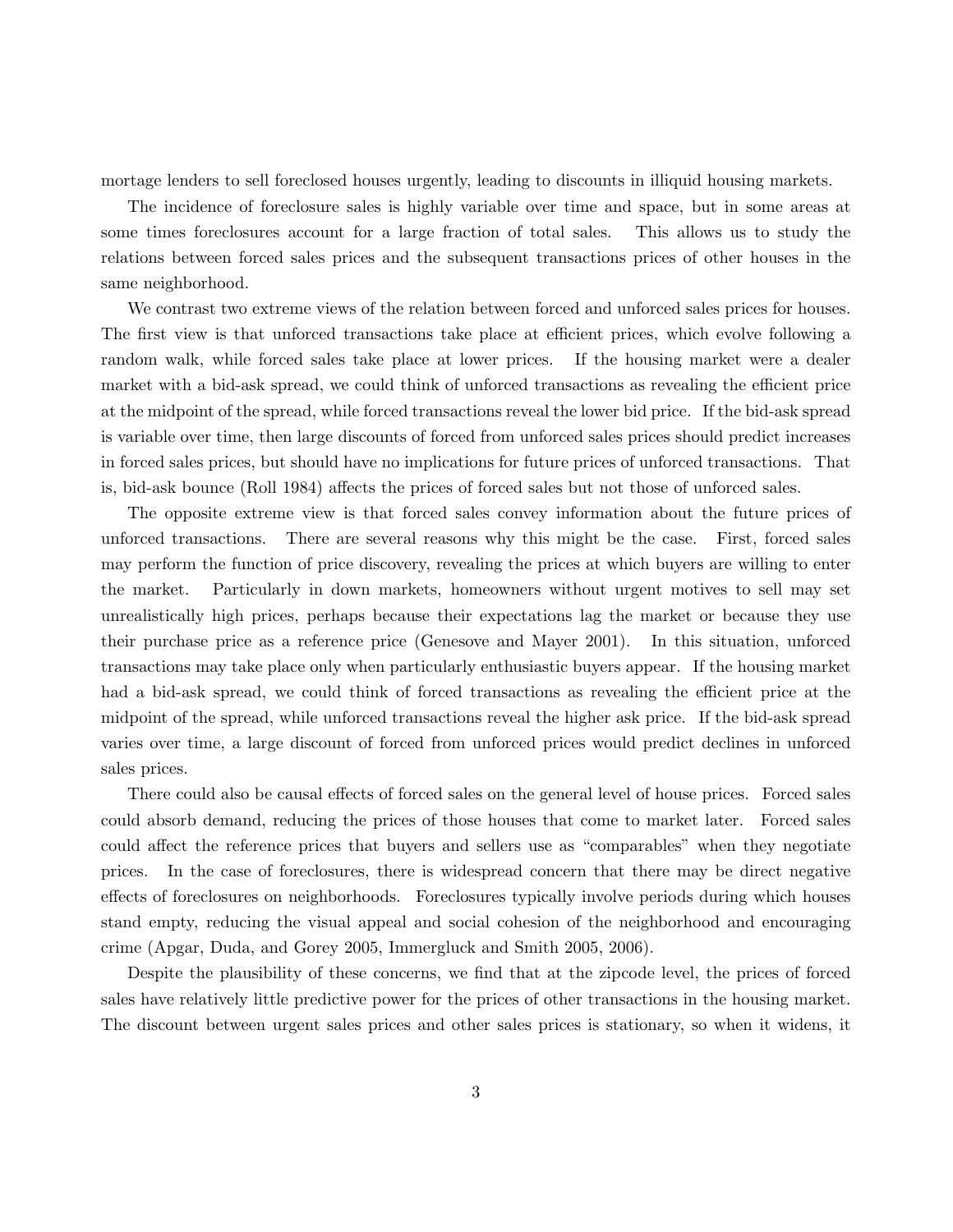normally narrows again. But this primarily occurs through an increase in the prices of forced sales, not through a decrease in the prices at which other transactions occur.

In order to detect spillover effects from forced sales to unforced sales, we look at foreclosures that take place within a quarter of a mile, and within a tenth of a mile, of each transaction in our dataset. At this highly local level, we do see evidence that foreclosures lower house prices, and the effect is economically significant during foreclosure waves. The extremely localized nature of these spillover effects is consistent with results reported by Harding, Rosenblatt, and Yao (2008) for foreclosures, and by Rossi-Hansberg, Sarte, and Owens (2008) for urban revitalization expenditures. The spillover effects of foreclosures are persistent and, like the discounts on foreclosed houses, they are larger in low-priced neighborhoods. Both results suggest that spillovers may reflect physical damage to neighborhoods.

The forced sale discounts we report in this paper are consistent with earlier findings of illiquidity in the housing market. There is evidence that certain seller characteristics influence selling price and time on the market in the same direction, as would be expected if an urgent desire to sell lowers the price that a house fetches. Genesove and Mayer (1997) show that homeowners with larger mortgages relative to their home values set higher asking prices, realize higher prices if they sell, but keep their homes on the market longer than homeowners with smaller mortgages. More precisely, they find that a house with a loan-to-value ratio of 100% sells for 4% more but stays on the market 15% longer than a house with a loan-to-value ratio of 80%. Levitt and Syverson (2008) show that realtors selling their own houses get higher prices and keep their homes on the market longer than their clients do. The price differential is about 4%, and the time on the market differential is about 10%, numbers which are roughly comparable to those reported by Genesove and Mayer. Mayer (1998) studies real estate auctions, which in the United States have been used primarily as a rapid sales mechanism by developers and banks, and finds discounts of up to 9% in Los Angeles during a real estate boom, and between 9% and 21% in Dallas during a real estate bust.

A related literature in corporate finance argues that assets with limited alternative uses appeal to relatively few buyers and are correspondingly less valuable when they must be urgently sold. This affects the debt contracts that can be used to finance such assets (Shleifer and Vishny 1992). Benmelech, Garmaise, and Moskowitz (2005) apply this insight to commercial real estate.

The organization of the paper is as follows. Section 2 describes our data and the procedures we have used to clean it. Section 3 presents our hedonic regression methodology and uses it to estimate the discounts of forced sales from unforced sales. This section also uses cross-sectional variation in discounts to distinguish alternative interpretations. Section 4 studies the ability of forced and unforced sales prices to predict future changes in house prices within the same zip codes, and more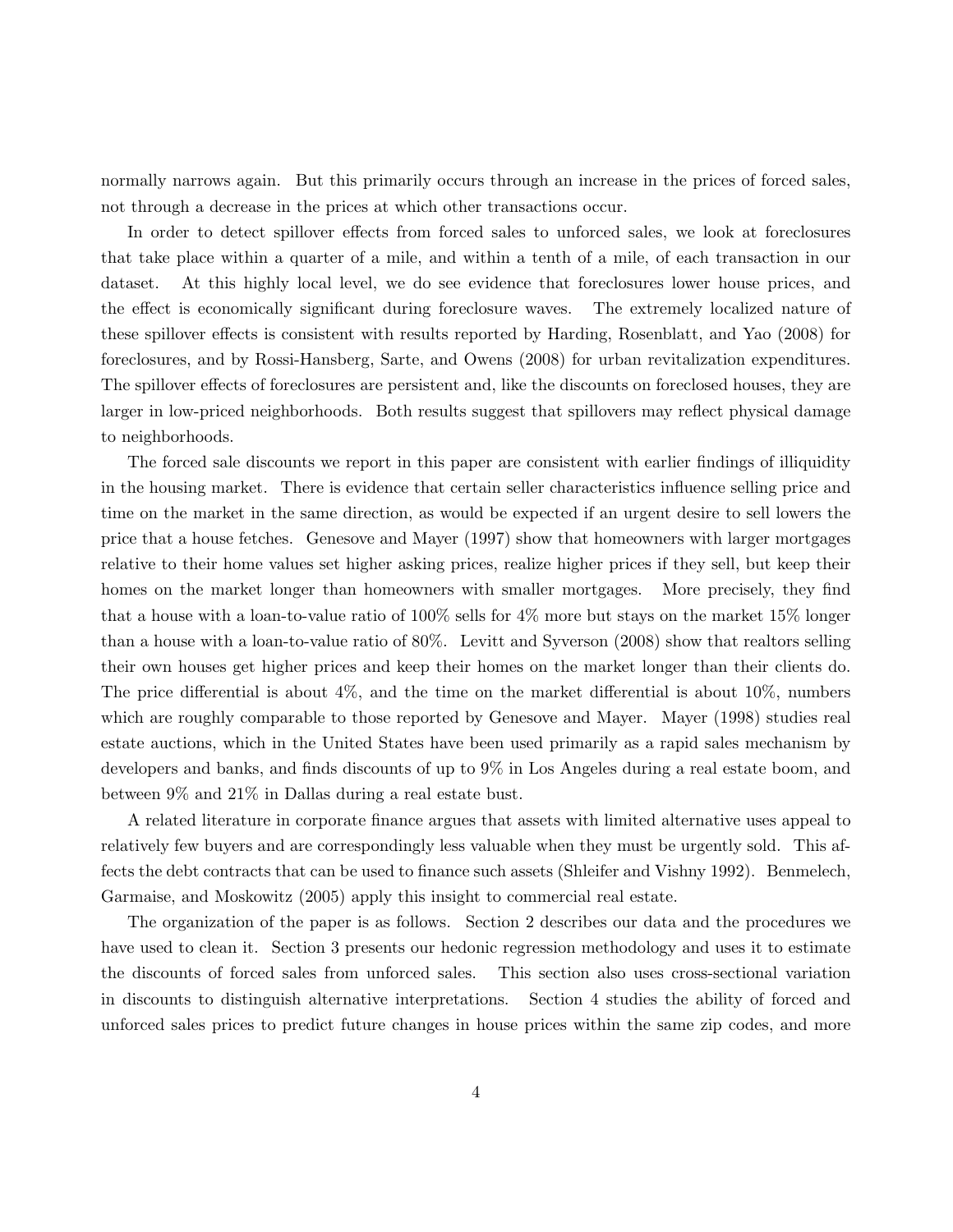local spillover effects from foreclosures to house prices in the immediate neighborhood. Section 5 concludes.

## 2 House Price and Forced Sale Data

### 2.1 House prices

We begin with a dataset on changes in ownership of residential real estate, provided to us by the Warren Group. The data cover the period 1987 to March 2009, and the entire state of Massachusetts. The appendix to this paper (Campbell, Giglio, and Pathak 2010) shows the number of transactions by zip code to illustrate the geographical coverage of the data.

The Warren Group data record basic characteristics of the houses involved in each transaction. In almost all cases, the characteristics are measured as of August 2007; about 78,000 houses were added to the dataset after this date and have characteristics measured later. Unfortunately, we do not have a dynamic dataset tracking changes in house characteristics over time.<sup>3</sup>

The Warren Group data also record the sales price of each house and the names of buyers and sellers. We have carefully cleaned the data to remove transactions that appear to be intra-family transfers of ownership rather than arms-length transactions, and duplicate transactions that reflect intermediation or corrections of public records. The appendix describes our data cleaning procedures in detail.

We remove outliers from the Warren Group data in several steps. We exclude transactions in properties that cannot be classified as either single family, multifamily, or condominiums, and transactions that take place at extreme prices, below the 1st or above the 99th percentile of the distribution of raw prices. Where the dataset reports impossible property characteristics (for example, zero rooms), we treat these characteristics as missing. Finally, we winsorize reported square footage at the 1st and 99th percentiles and reported numbers of rooms at the 99th percentile. The resulting dataset has 1,831,393 transactions.

The median house, across all transactions in all years, has 1,535 square feet of living area on a 9,452 square foot lot; it is 38 years old with 6 rooms, 3 bedrooms, and 2.0 bathrooms, and sells for a nominal price of \$180,000. The means of these characteristics are slightly higher than the medians, indicating right skewness of the distribution, for all these characteristics. Full details on both house and census tract characteristics are presented in appendix Table A.1.

<sup>&</sup>lt;sup>3</sup>One might be concerned that inaccurately measured housing characteristics early in our sample period could affect our results. However, in Tables A.6 and A.13 of the appendix we find very similar results throughout our sample period.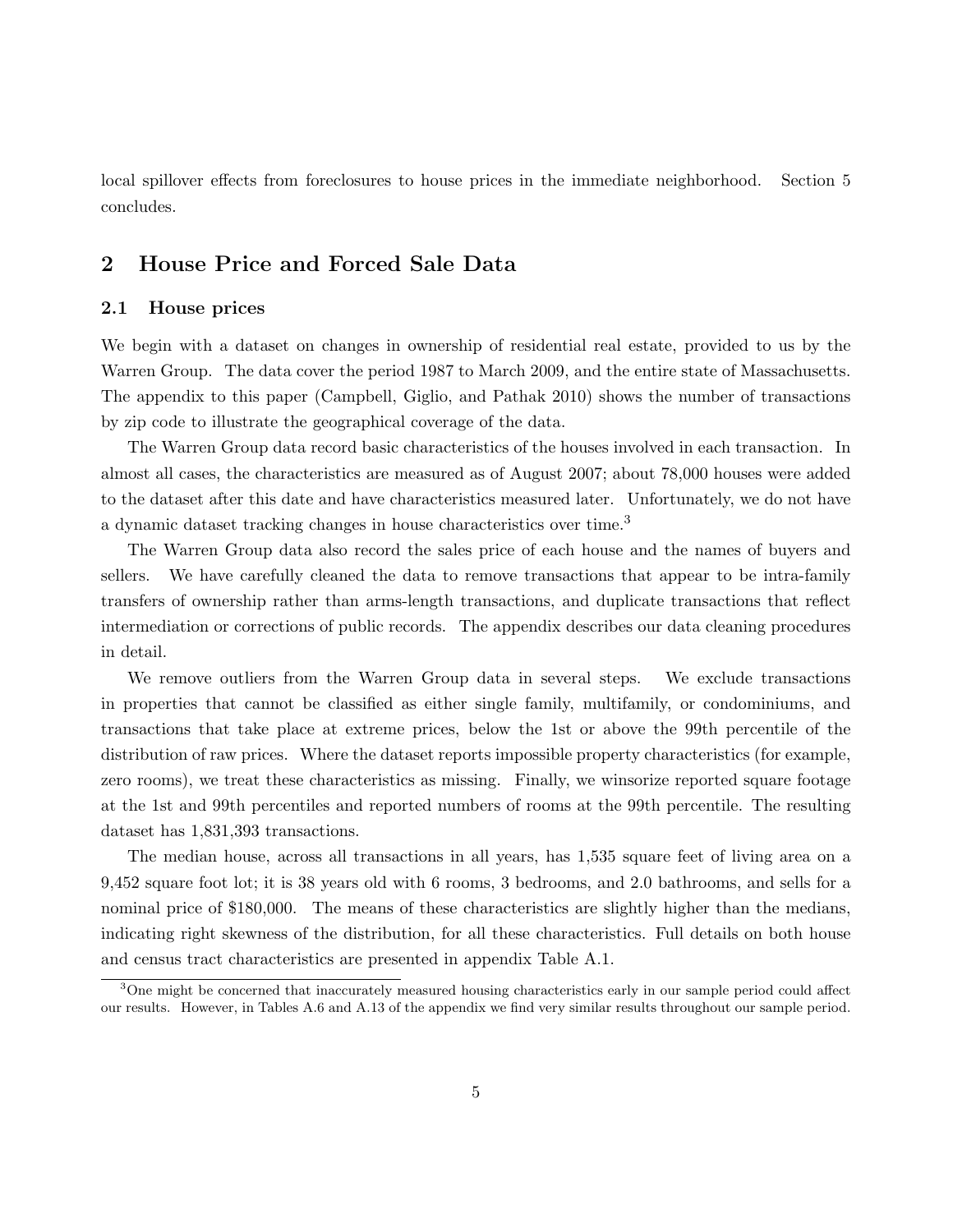### 2.2 Forced sales

In order to identify forced sales, we obtain data on deaths and bankruptcy filings from the Death Master File of the Social Security Administration and Lexis/Nexis, respectively. These data give us names, addresses, and dates which can be matched to the names and addresses of house sellers in the Warren Group data. Many houses have two joint sellers, and we classify the sale as forced if we can match the name of at least one of these sellers to a death or bankruptcy filing within three years of the house sale. The Death Master File also gives us the ages of sellers, information that is not available elsewhere in our dataset. Although our bankruptcy data include some corporate bankruptcy filings, only personal bankruptcies end up matched to house sales.

The algorithm we use for name matching is described in detail in the online appendix. We match based on last name, first name, and zip code. We then use sensible priority rules, based on match quality, middle initials, and event dates, to eliminate multiple matches.

We also identify forced sales related to foreclosures. Foreclosure proceedings typically begin after homeowners miss about three payments and are unable to negotiate a solution with their lenders. During this period, homeowners may be able to sell their property prior to actual foreclosure, but our data do not allow us to identify these cases. The Warren Group data report transfers of ownership that take place through foreclosure by demarcating the source of the transaction deed as foreclosure-related.

Massachusetts has both judicial and non-judicial foreclosures. A judicial foreclosure is processed through the courts, beginning with lender filing and recording a notice which includes the amount of outstanding debt and reasons for foreclosure. Non-judicial foreclosures, in contrast, are processed without court intervention, and the foreclosure requirements are established by state statutes. In either case, with assistance from the local sheriff's office, the first attempt at selling the property is via an auction. The trustee or attorney handling the foreclosure sets the opening bid and this is usually advertised in the foreclosure notice. The typical opening bid is the balance of the mortgage plus penalties, unpaid interest, attorney fees, and other costs that the lender has incurred during the process. In Massachusetts, the deposit to participate in the auction is usually \$5,000 and homeowners are not obligated to allow bidders to investigate inside the property.<sup>4</sup>

Since Massachusetts does not have a redemption period where a homeowner retains the right to buy back the property by paying the full amount of the loan along with taxes, interest, and penalties, the transfer of ownership becomes complete at a closing following the foreclosure auction. The previous owners, if still present, are automatically converted to tenants, and the new owner must

<sup>&</sup>lt;sup>4</sup> According to Massachusetts law, if there are two mortgages, the first of which forces the foreclosure, and there is no money left after the sale of the house to pay the second mortgage, the holder of the second mortgage still has a claim against the borrower, but no further claim against the house. However, in the relatively unusual case where a second lender forces foreclosure, the property is sold with a lien from the first mortgage.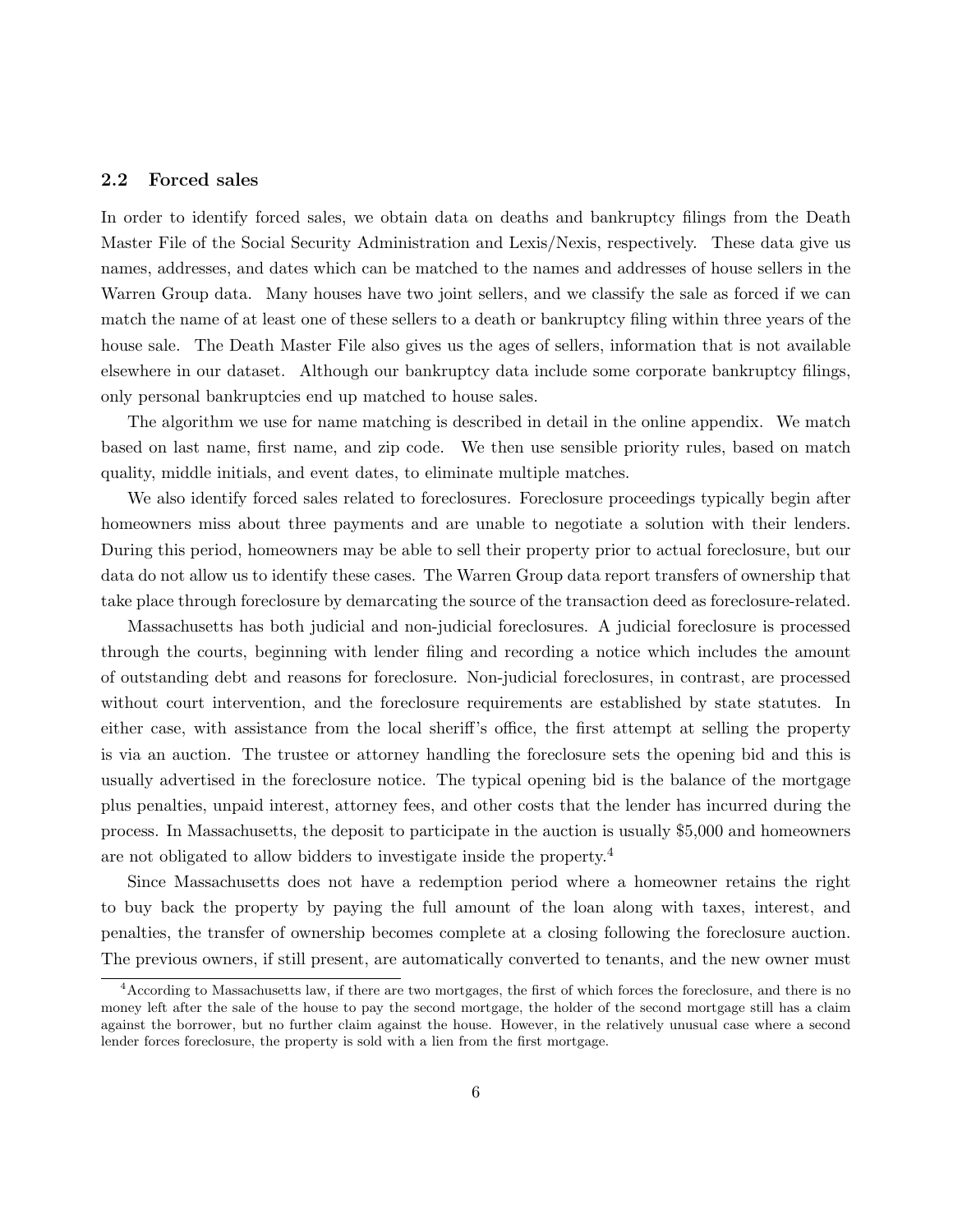follow Massachusetts legal procedures for eviction.<sup>5</sup>

Foreclosure auctions may be successful or unsuccessful. In a successful auction, the property is sold to the highest bidder at a price equal to or exceeding the opening bid. Successful auctions represent 18% of our cases. We identify these as cases where the acquirer is an individual or realty trust, or takes out a mortgage to finance the purchase.

In an unsuccessful auction, nobody bids higher than the opening bid and control is handed over to the lender. In this case, the lender is responsible for the sale of the property, and usually transfers the property to its real estate owned (REO) department, which prepares it for sale typically on the open market. Occasionally, REOs negotiate sales directly with investors rather than place the property on the market, and can even offer purchasers packages of properties. For these 82% of cases in our dataset, we treat the subsequent sale of the property by the mortgage lender as an urgent or forced sale.

In cases where a sale is both foreclosure-related and linked to a death or bankruptcy, we retain the foreclosure classification. If a sale is linked to both a death and a bankruptcy, we use priority rules, based on match quality and event dates, to classify it as either death-related or bankruptcy-related.

The top panel of Table 1 reports the frequency of each type of forced sale for each year in our data set. The first column of the table shows the total number of housing transactions in the Warren Group data in each year. We have just over 22 years of data and over 1.8 million transactions, for an average of just over 82,000 transactions per year. Of these, 6.1% are forced transactions: 3.5% related to foreclosures, 1.8% related to deaths, and 0.8% related to bankruptcies. The fraction of forced sales is highly variable over time. At the beginning and end of the sample, this is partially due to the matching process: we do not match deaths which happened before the start of our data or bankruptcies which occurred more than three years before the start date of our bankruptcy data in 1993. At the very end of the sample this is due to the fact that we cannot match sales to future deaths or bankruptcies. More generally, it reflects a gradual increase in death-related sales over time, and an upward shift in the incidence of bankruptcy in the late 1990s and early 2000s before bankruptcy reform increased the cost of personal bankruptcy in 2005.<sup>6</sup> However the most important time-variation is driven by two waves of foreclosures during the housing downturns of the early 1990s and 2007-09. The incidence of foreclosure-related forced sales was negligible in 1987, rose to 9.7% in 1993, then receded to under 1% in the mid-2000's before rising again to reach a record level of 25.7% in the first quarter of 2009.

 $5$ This can run anywhere from 6 weeks to 6 months, with the average about 10 weeks (http://www.lawlib.state.ma.us/foreclosure.html, "Foreclosure FAQ").

 $6Morgan$ , Iverson, and Botsch (2008) suggest that the bankruptcy reform of 2005 contributed to the subsequent increase in subprime mortgage defaults by making it harder for borrowers to achieve relief from unsecured debt obligations.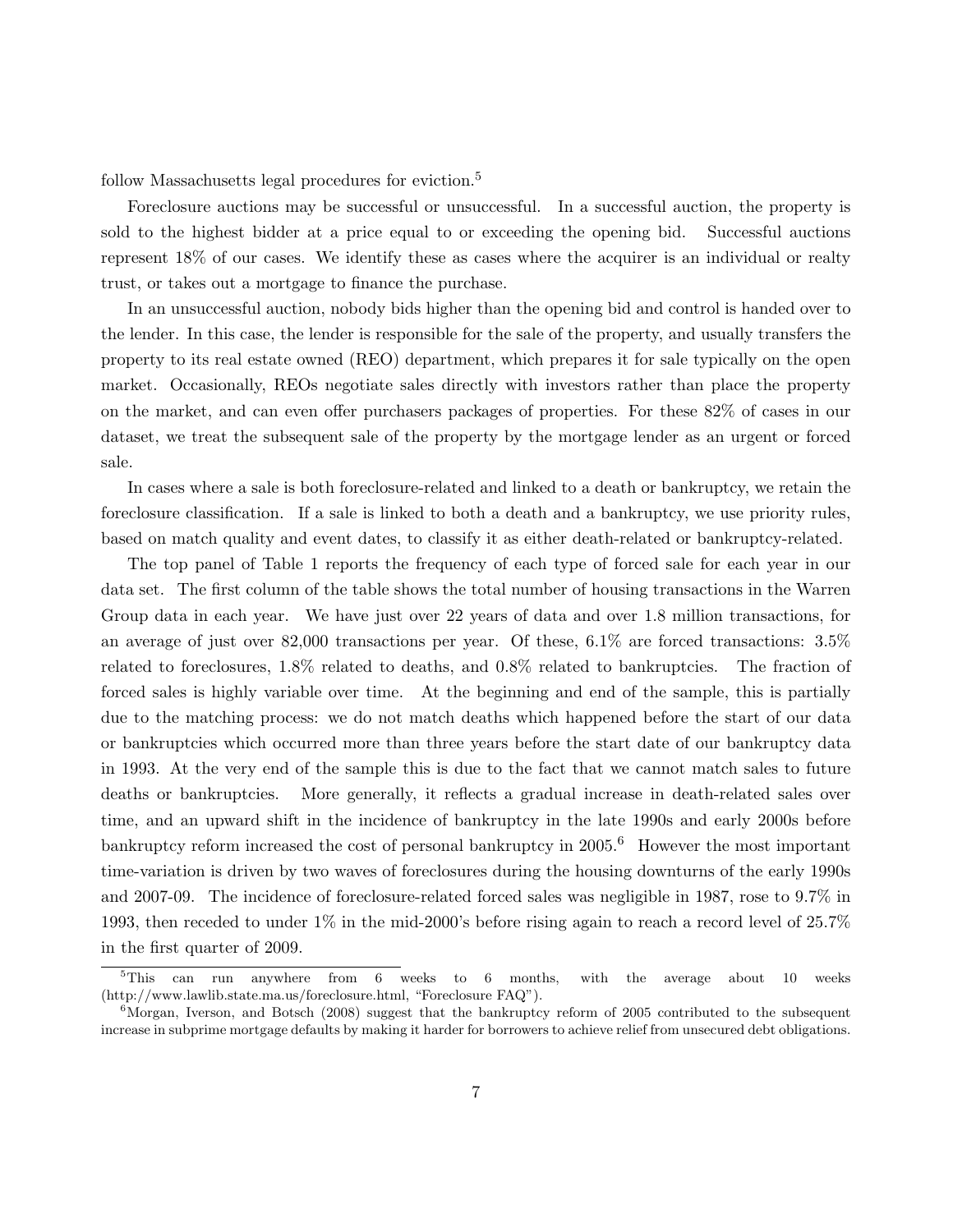The bottom panel of Table 1 categorizes forced sales according to the date of the death, bankruptcy, or foreclosure in relation to the house sale. In the case of death, we find that house sales within one year of the death of a seller are more common than house sales two or three years before or after the death of a seller; however sales are almost equally common the year before a seller's death and the year after. In the case of bankruptcy, we find that house sales are relatively rare during the three years before a bankruptcy filing, but the sales incidence spikes up the year after the filing and then gradually declines. For instance, 30.8% of bankruptcy related sales take place the year after the bankruptcy filing, while only 9.5% take place the year before. The scarcity of sales before bankruptcy presumably reflects the fact that bankruptcy filing protects all but the most expensive primary residences from creditors through the homestead exemption (White 2008). Foreclosure-related sales cannot occur before the underlying foreclosure, and tend to take place rapidly thereafter. Of the 3.5% of foreclosure-related sales in our overall dataset, 85.9% occur within one year, 9.1% in the second year, 1.6% in the third year, and the remainder with a longer lag.

In the complete dataset, 65% of transactions are in single family houses, 11% in multi family houses, and 24% in condominiums. Among forced sales, however, multi family houses are more common (20%) and condominiums are less common (17%). The paper reports results both for the entire dataset, and for separate subsamples for each housing type.

The city of Boston accounts for 8% of all sales and almost 10% of forced sales. Boston's modestly greater share of forced sales is entirely caused by a higher incidence of foreclosures in Boston (13% of foreclosures are in the city). Death- and bankruptcy-related sales are actually less common in Boston than elsewhere. Figure 1 provides a richer picture of the geographic distribution of forced sales, plotting by zip code the share of forced sales in total sales.

When we compare the distribution of house characteristics for forced sales, we find that the median forced sales price takes place at \$123,000, which is only two thirds of the median sales price in our overall dataset. This is true despite the fact that the median forced sale is of a similarly sized house on a lot 79% of the size of the median sale.

At first sight, the lower median price for forced sales suggests that these transactions take place at a large price discount. However, one cannot reach this conclusion based on this simple comparison. The incidence of forced sales was much greater in the early 1990s, when the overall level of prices was depressed; and forced sales are more likely to take place in low-income minority neighborhoods, where prices are likely to be lower for any given size of house.<sup>7</sup> The next step in our analysis is to control

 $^7$ Table A.3 in the appendix presents a comparison of house and neighborhood characteristics for forced sales relative to our overall dataset. We also estimated models where house characteristics are functions of four forced indicators – young death, old death, bankruptcy, and foreclosure– and census tract-year fixed effects (Table A.4). The regression estimates indicate that forced sales tend to have between 0.10 and 0.19 more rooms than unforced sales, tend to be on smaller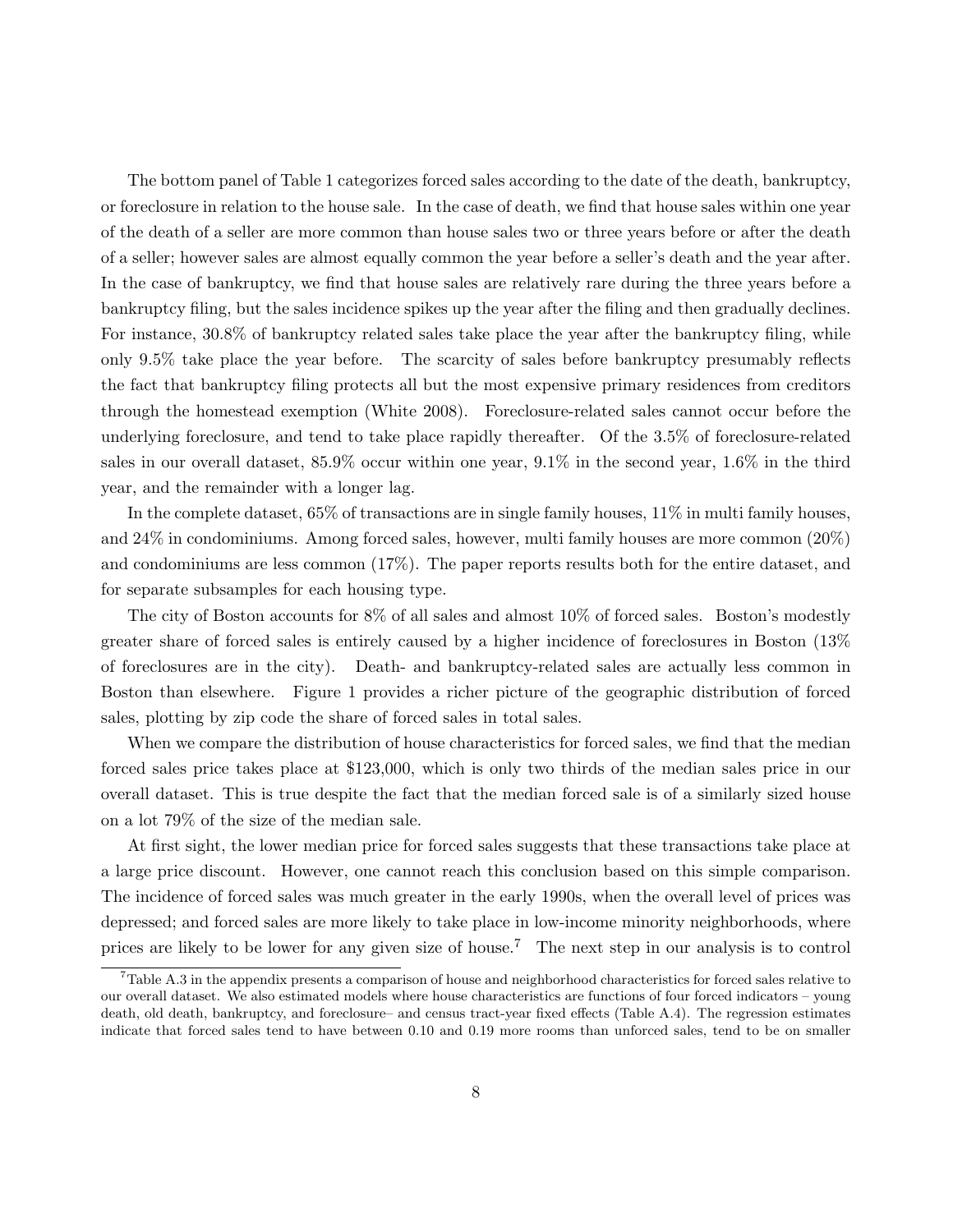for these effects by using a hedonic regression.

### 3 The Forced Sale Discount

### 3.1 Static hedonic regression

Hedonic regression is a standard approach for estimating the relationship between the prices of houses and their characteristics. Our main estimating equation for measuring the forced sales discount is specified using equations such as the following for the log price,  $y_{ist}$ , of house i in census tract s in year t:

$$
y_{ist} = \alpha_{st} + \beta' X_i + \lambda' F_i + \epsilon_{ist}.
$$
\n<sup>(1)</sup>

Here,  $F_i$  represents measures of whether the transaction is classified as forced. For instance, in one model, it is simply an indicator if the transaction is forced, while in another model it is a vector of indicators corresponding to different types of forced sales. The terms  $\alpha_{st}$  are census tract-year effects, which allow for house price variation over time at the census tract level. All specifications also include month dummies to control for seasonality in the housing market.  $X_i$  is a vector of house characteristics with coefficient  $\beta$ , and  $\epsilon_{ist}$  is an error term which reflects random fluctuation in house prices. The standard errors are cluster-corrected at the census tract-year level.

If  $F_i$  were randomly assigned, ordinary least squares (OLS) estimates of equation (1) would measure the average causal effects of forced sales on transaction prices. Our set of controls  $X_i$ , which are fully described in the appendix, is unusually rich; it includes interior area, lot area, numbers of rooms, bedrooms, and bathrooms, the age of the house and its square, and dummies for recent renovation, condominiums, and winsorization of characteristics. Nonetheless, there is still a concern that forced indicators may be correlated with unobserved characteristics of the house, biasing the OLS estimates. This possibility cautions us against interpreting estimates of  $\lambda$  as causal. However, we suspect that unexpected forcing events such as sudden deaths are close to randomly assigned. Furthermore, if a forcing event is correlated with unobserved changes in housing characteristics that lead to lower prices, then our estimate may be interpreted as the total effect of the forced sale and the associated adverse change in unobserved housing characteristics, a point we explore in further detail below.

Table 2 reports our estimates of  $\lambda$  for three different specifications for the forced sale variable. In Panel A, the forced sale variable is an indicator if the transaction is forced. In Panel B, it is a vector

lots and tend to be older. To make a comparison between all characteristics in a parsimonious manner, in that table, we also predict the log house price using our main hedonic regression model, equation (1), and regress this predicted price on the four forced indicators in Column (8). We find that sales that are forced by old deaths and foreclosures tend to affect houses whose characteristics would normally make them slightly cheaper than average, by about 2% and 4% respectively.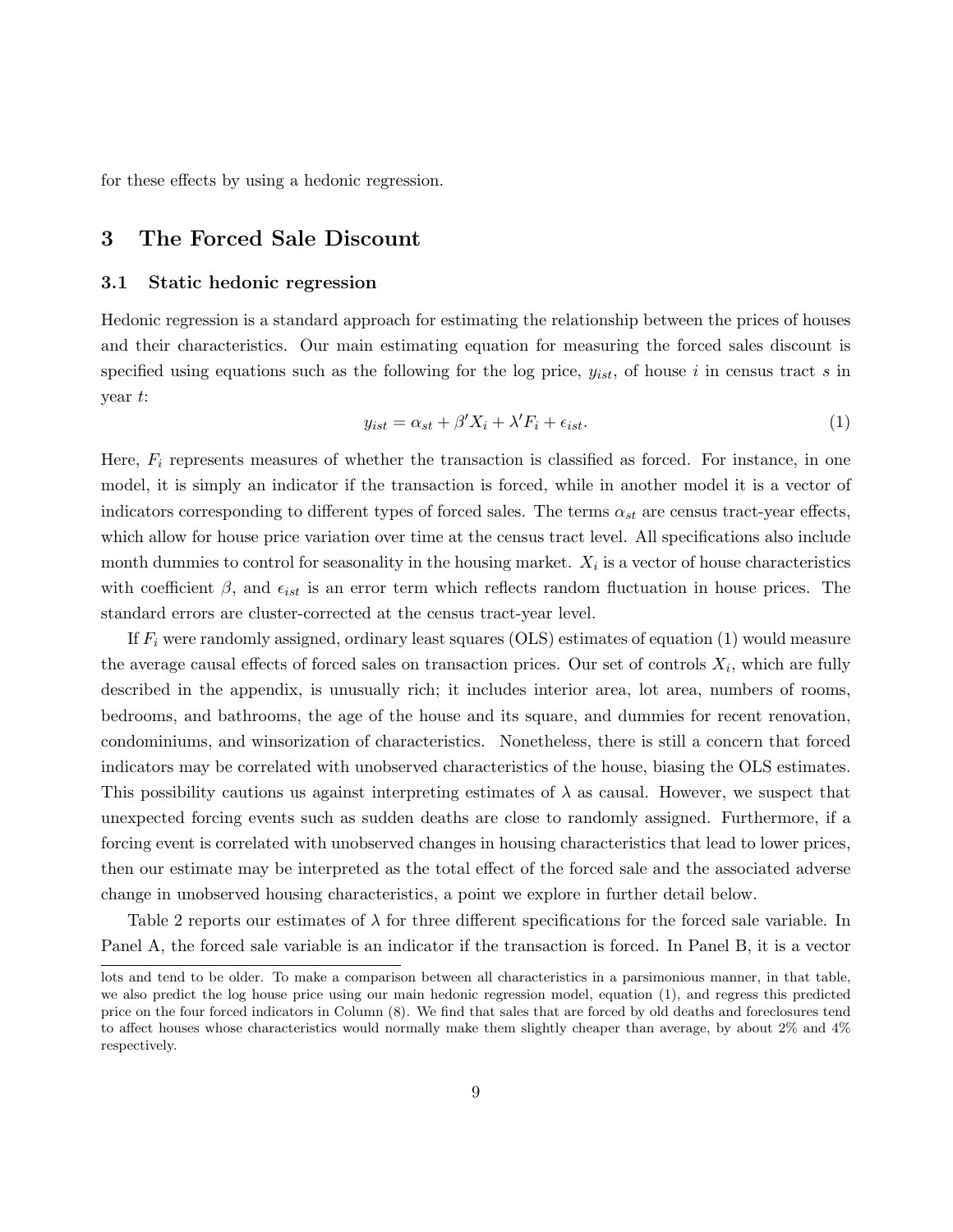of four indicators for deaths of young sellers (those who died under age 70), deaths of old sellers (those who died at age 70 or above), bankruptcy-related transactions and foreclosures. In Panel C, these four forced sale variables are interacted with dummies if there are one or two sellers. The estimates of  $\beta$ , the coefficients on house characteristics, are of less interest but we report them in appendix Table A.5 for the specification in Panel B. These coefficients have the expected signs and plausible magnitudes. The  $R^2$  statistics of the specifications reported in Table 2 range from 0.72 to 0.82.

The first column of Table 2 reports results for our full sample including all housing types. When we use a single dummy for all categories of forced sales, we find a large and precisely estimated coefficient of -0.197, corresponding to a price discount of  $1 - \exp(-0.197) = 18\%$ .

This effect is primarily driven by foreclosure-related sales. In Panel B, when we include separate dummies for death-related sales by young and old sellers, bankruptcy-related sales, and foreclosurerelated sales, we find coefficients of -0.053, -0.069, -0.035, and -0.314, respectively. The coefficient for foreclosure implies a large price discount of 27%.

In Panel C, we look separately at transactions with a single seller and with two sellers. Again, the first column reports results for all housing types. We find a much larger discount for death-related sales when the house has a single seller than when it has two sellers. In the former case the discount coefficients are -0.083 and -0.097 for young and old sellers respectively, while in the latter case they are -0.038 and -0.053. We also find a considerably larger discount for bankruptcy-related sales when there is only one seller  $(-0.064)$  than when there are two  $(-0.017)$ .<sup>8</sup>

We have investigated the persistence of the forced sale discount by including information on the price at which each house was previously sold. We first identify the date of the most recent previous sale of each house in our transactions dataset, the price of that previous sale, and whether the previous sale was forced. We create dummy variables for previous sales that took place within the year before the current sale, one to three years before the current sale, three to five years before the current sale, and five years or more before the current sale. Then we interact the previous sales price, and dummies indicating whether the previous sale was forced, with these dummies for the timing of the previous sale. The estimates are presented in appendix Table A.10, which shows that previous sales prices do have a persistent effect, which is almost invariant to the length of time since the last sale.<sup>9</sup> Controlling

<sup>&</sup>lt;sup>8</sup>We have explored how the estimate of the forced sales discount varies along other dimensions of our dataset. The appendix reports estimates of models where the forced sale discount varies by year (Table A.6), by the timing of the forcing event relative to the sale (Table A.7), by two subperiods 1987-1996 and 1997-2009 (Table A.8), and by geographical location in Western and Eastern Massachusetts (Table A.9).

<sup>&</sup>lt;sup>9</sup>The coefficient on the previous sales price of about 0.15 implies that a  $10\%$  lower price at the time of the last sale, unexplained by the other variables in the hedonic regression, is associated with a 1.4% lower price at the time of the current sale. This persistent price effect, which is exploited by repeat-sales house price indexes (Case and Shiller 1987, 1989), could reflect unmeasured quality differentials across houses or the use of previous prices as reference prices in bargaining by sellers and buyers.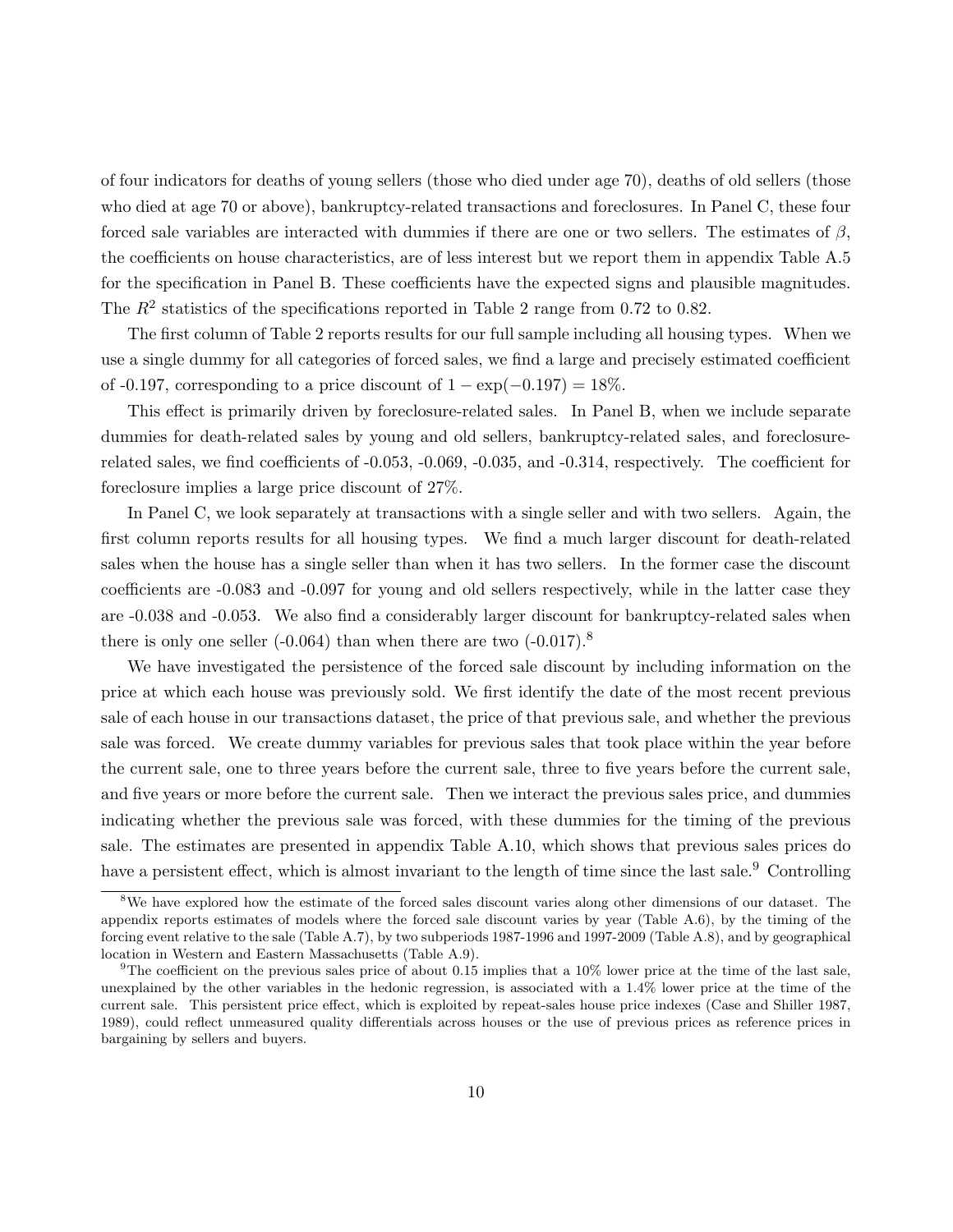for the general persistence of house prices, we do not find that forced sales have large dynamic effects. Perhaps the most interesting result is that if the previous sale was death-related, there is a modest positive effect on the subsequent sales price that roughly offsets the persistent negative effect of the death-related component of the previous sales price.

### 3.2 Interpreting the forced sale discount

A key challenge is to understand whether lower prices for forced sales reflect illiquidity in the housing market, or unobserved variation in fundamental characteristics of houses. For example, deaths are more common among older sellers, whose houses may be poorly maintained or unfashionably decorated. The fact that the death-related discount is increasing in the age of the seller suggests the relevance of this point. Sellers in financial difficulty may also fail to maintain their houses properly, and houses that have been foreclosed may have been vandalized while standing empty, or even in some cases vandalized by their former owners.

To shed some light on this issue, we explore how the forced sale discount varies with the timing of a sale in relation to death or bankruptcy, across housing types, and across houses whose value is concentrated in the structure or the land.

Figure 2 shows that discounts for death-related sales are relatively insensitive to the timing of the death, from 3 years before to 3 years after the sale. The somewhat larger estimate for transactions before death possibly reflects urgent sales driven by medical needs; however, when we include dummies for death-related sales more than three years before or after the date of the death (which would not be classified as forced sales), we find that these also enter the regression significantly. This confirms the suspicion that much of the estimated price effect is not directly related to the urgency of the sale, but results from unobserved poor maintenance.

The timing pattern for bankruptcy-related sales is more suggestive of a true forced-sale effect. The largest coefficient is for a sale that occurs within one year after a bankruptcy filing, and this coefficient, at -0.056, is more than twice as large as those estimated for the relatively infrequent sales that occur before bankruptcy.

In the case of foreclosures (not shown in the figure) the timing pattern is U-shaped. The coefficient is -0.308 for foreclosure-related sales within one year of foreclosure, -0.428 for sales 1 to 2 years after foreclosure, and -0.430 for sales 2 to 3 years after foreclosure. In the case of sales more than 3 years after foreclosure, the coefficient is -0.207. Since more than 85% of foreclosure-related sales occur within a year of foreclosure, the deeper price discounts for the relatively small number of sales that occur with a delay of a year or more may reflect difficult market conditions that reduce the ability of a lender to dispose of a foreclosed property in a timely manner.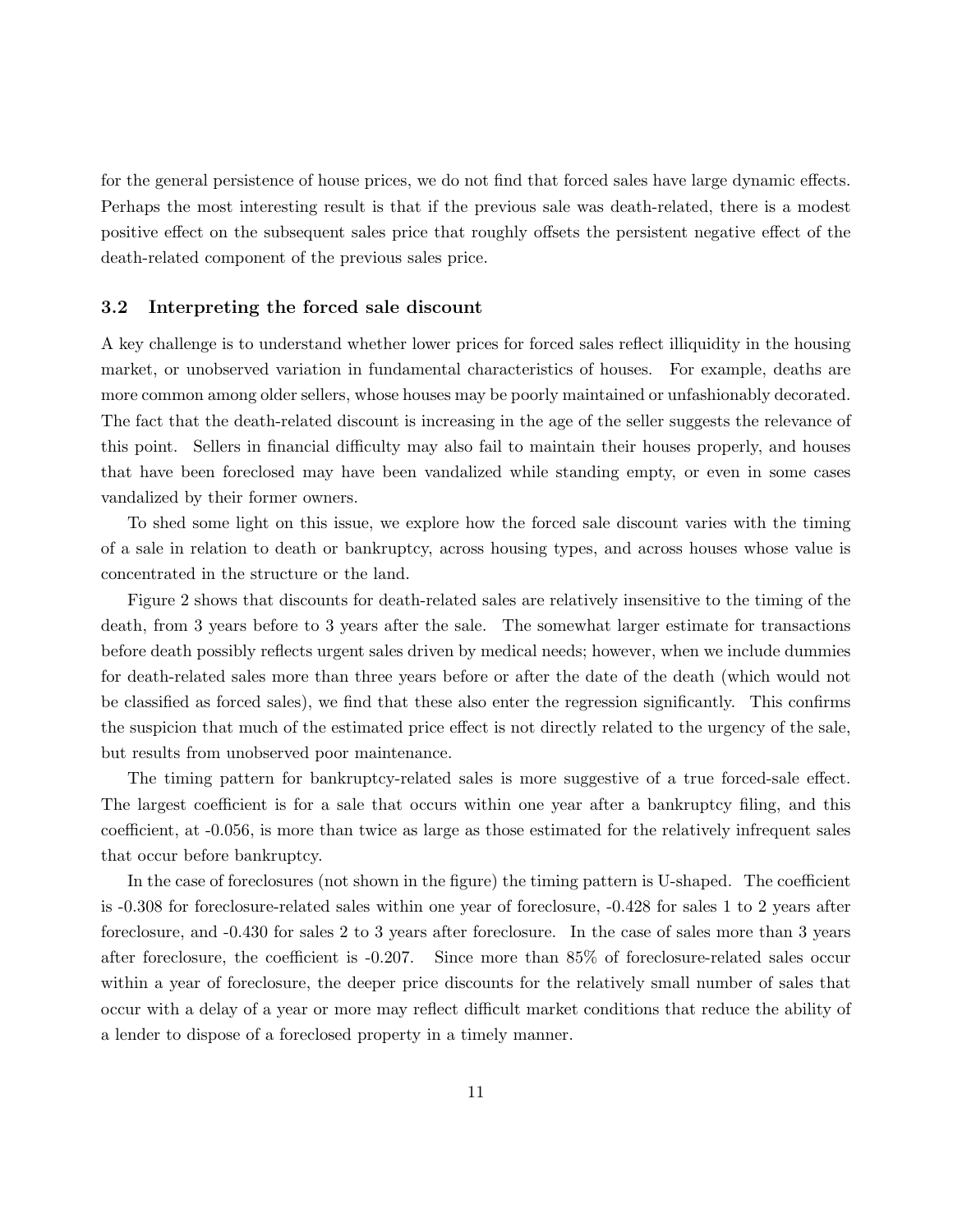The right hand columns of Table 2 show how forced-sale discounts vary with housing type. Overall and foreclosure-related discounts are larger for condominiums and multi-family houses, and smaller for single-family houses. However, death-related discounts are largest for single-family houses, smaller for multi-family houses, and very small for condominiums. Since a large part of the maintenance of condominiums is handled collectively through the condominium association, and tenants in multifamily housing enforce minimum maintenance standards, this pattern is also consistent with the view that death-related discounts are related to poor home maintenance by older sellers.

To the extent that a forced sale discount reflects poor maintenance of a house, then it should be larger when the structure accounts for a greater share of the value of a property, and smaller when the land and its associated building rights account for a greater share of value. In the extreme case where a small house is sold in an expensive neighborhood as a "tear-down", there should be no maintenance-related discount at all. Thus we can measure the importance of the maintenance effect by looking at variation in the forced sale discount across houses with different hedonic characteristics.

In order to do this in a parsimonious manner, we follow a two-stage procedure. First, we estimate equation (1), the static hedonic regression of Table 2, omitting forced-sale indicators. We decompose the predicted log price of each house into components explained by the characteristics of the building, the size of the lot, and the census tract-year interaction. Next, we regress the log price of each house on the levels of these components, forced-sale indicators, and interactions between each of the forcedsale indicators and each of the value components standardized to have zero mean and unit standard deviation. The estimates are reported in Table 3.

The coefficients on forced-sale indicators in Table 3 are very similar to those reported earlier in Table 2. However there are some interesting interaction effects which imply larger or smaller discounts for forced sales of houses with atypical characteristics. For death-related sales the price discounts for all housing types, and for single-family houses, are larger when the building has greater value, consistent with the idea that older sellers maintain their houses poorly. For bankruptcy-related sales, the price discount is almost invariant to the value of the building, but is larger for houses in expensive census tract-years. For foreclosures, the price discount is larger when the building is less valuable, and is also larger for houses in low-priced census tract-years.

These results support the following broad interpretation of forced-sales discounts. Death-related discounts appear to result primarily from poor maintenance of single-family houses by older sellers, since the discounts are increasing in seller age, relatively insensitive to the timing of sales in relation to death, large for single-family houses and very small for collectively maintained condominiums, and greater for houses with more valuable structures. There may also be an additional liquidity effect due to urgent medical expenses prior to death.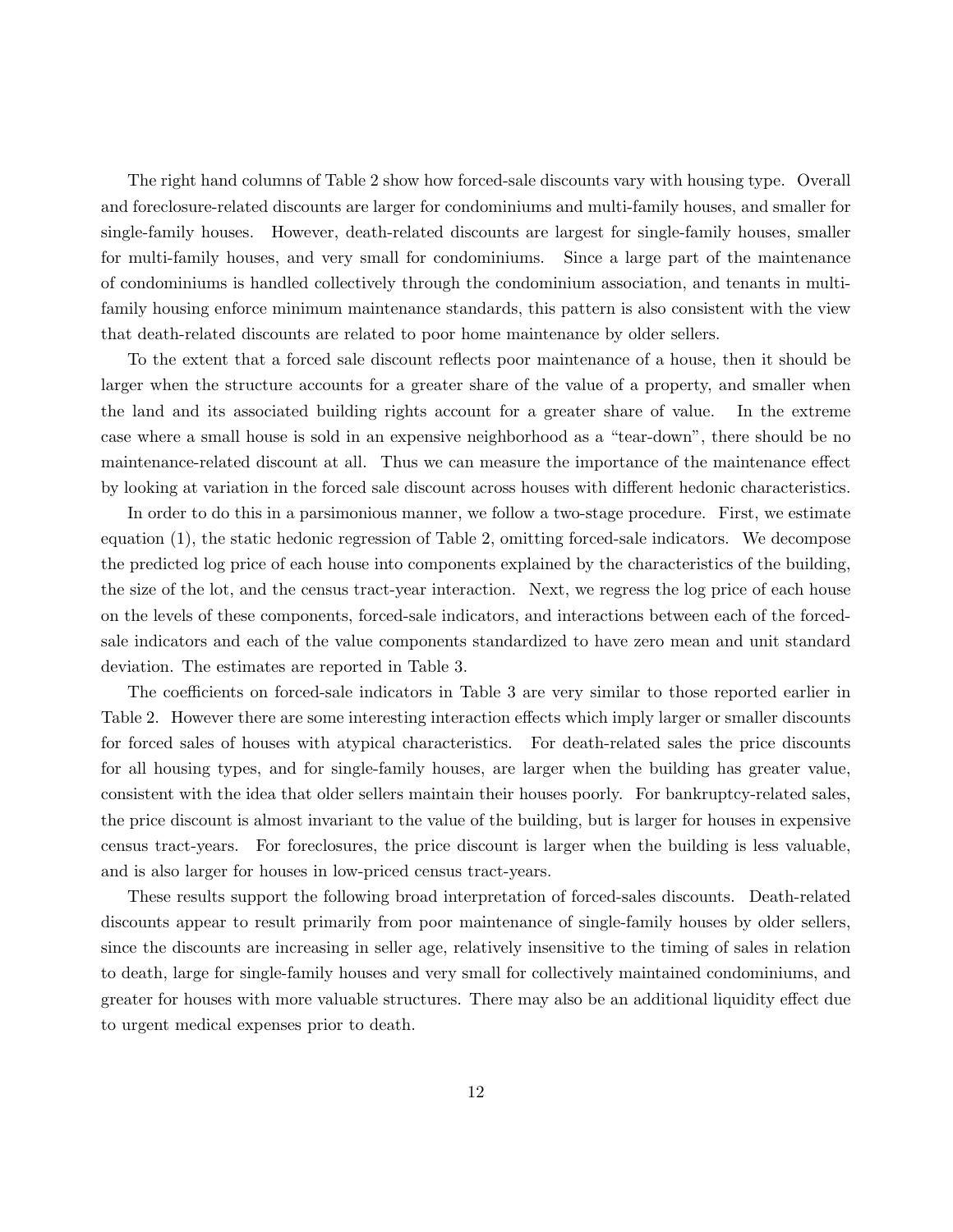Bankruptcy-related discounts are consistent with a true liquidity effect. Bankrupt sellers aim to reduce their housing costs after bankruptcy, and the urgency of doing this is greater for houses in expensive census tracts because these houses have higher implicit rental costs. Bankruptcy-related discounts are higher for such houses, and higher when a house is sold the year after bankruptcy, but relatively insensitive to housing type.

Foreclosure-related discounts appear to be related both to the urgency of sale, and to vandalism. Foreclosed houses may have been vandalized during the transfer of ownership to mortgage lenders; and lenders sell urgently both because empty houses deliver no housing services, and because it is expensive to protect such houses against vandalism. Foreclosure-related discounts are larger in low-priced census tracts, and larger for cheaper houses. This pattern may reflect a greater threat of vandalism in bad neighborhoods, and fixed costs of protection that justify larger proportional discounts on cheaper houses.

## 4 Forced Sales and Neighborhood House Prices

### 4.1 Zipcode-level price dynamics

In this section we ask how the incidence and prices of forced sales relate to the prices of unforced sales. We begin by aggregating house prices to the zipcode-year level and examining the dynamics of zipcode-level house prices. In each zipcode in each year, we weight each transaction equally and calculate the average price of forced sales, the average price of unforced sales, and the share of forced sales. Appendix Table A.11 reports summary statistics for this dataset. Unsurprisingly, we again find that forced sales take place at lower prices. The distribution of the forced-sales share is extremely right-skewed, with a median of only 4% but a 99th percentile of 47%. We winsorize the fraction of forced sales at this level.

Table 4 presents regressions that describe the dynamics of house prices at the zipcode level. Each model has time and zipcode fixed effects.

In a preliminary regression, not reported in the table, we make no distinction between between forced and unforced sales prices. We regress price growth on lagged price growth and obtain a negative coefficient of about −0.43 with a standard error of 0.009, indicating that zipcode-level price variation is mean-reverting. This result contrasts with the price momentum, or positive serial correlation of price changes, observed in citywide, statewide, or national house price indexes (Case and Shiller, 1989). The addition of lagged price growth leads to a modest improvement in the explanatory power of the regression relative to a model with only time effects of about 11%.

Next we separate log forced and unforced sales prices, and estimate an error-correction model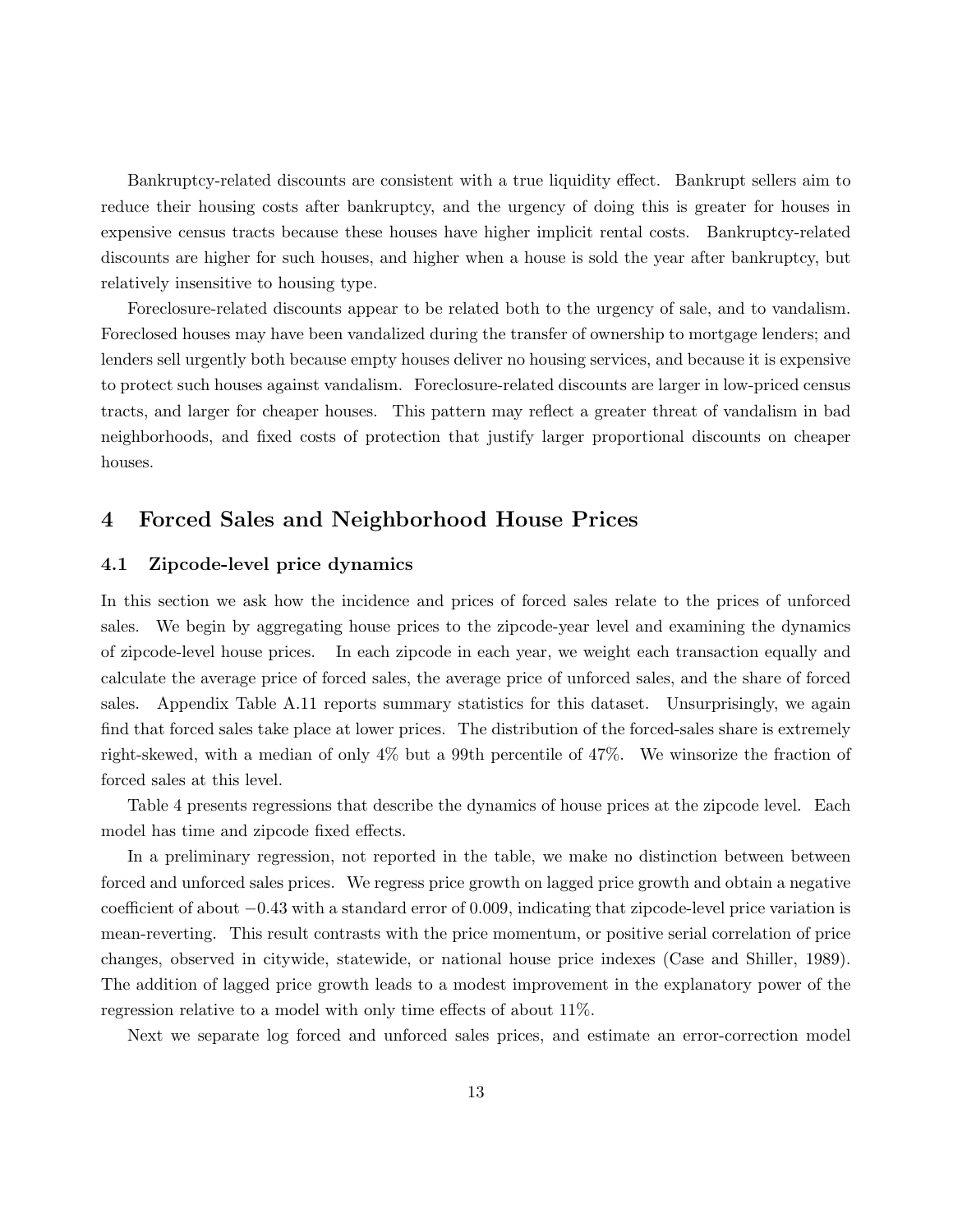for the two of them. More specifically, we estimate a first-order vector autoregression (VAR) for the change in log forced sales prices and the level of the forced sales discount, that is, the difference between log unforced and forced sales prices. This procedure is appropriate if the forced sales discount is stationary, so that log forced and unforced sales prices are cointegrated (Campbell and Shiller 1987, Engle and Granger 1987). The estimated VAR implies time-series behavior for the omitted variable, in this case the log unforced sales price.<sup>10</sup>

We find a strong tendency for reversal in forced sales price growth in Panel A of Table 4. Lagged forced price changes predict forced price changes with a coefficient of −0.07. In addition, a large discount of forced sales prices from unforced prices predicts that forced sales prices will increase. These two effects together explain an additional 38% of the variation in forced sales price growth relative to a model with only time dummies. The forced sales discount is mean-reverting, with a coefficient of 0.07 on its own lag. The discount also has a coefficient of 0.04 on lagged forced sales price growth, implying that the discount is more likely to narrow if it reached its previous level through a recent decline in forced sales prices; this is another manifestation of reversal in forced sales price growth. The equations for these two variables imply only very modest predictability for unforced sales prices, with negative coefficients of  $-0.03$  on lagged forced sales prices and  $-0.09$  on the lagged discount, and almost no improvement in the explanatory power relative to the model with only time effects.

These VAR results imply that both forced and unforced sales prices move in such a way as to narrow unusually large forced sales discounts. However, the additional explanatory power of the regression is much greater for forced sales prices than for unforced sales prices. Zipcode averages of unforced sales prices appear to be much closer to a random walk than are zipcode averages of forced sales prices. This result supports the view that on average within each zipcode, unforced sales take place at approximately efficient prices, while forced sale prices are mean-reverting because they reflect time-varying illiquidity in zipcode-level housing markets.

The variation over time in the incidence of forced sales allows us to ask whether zipcode-level house price dynamics are affected by this incidence. In Panel B of Table 4, we add the share of forced sales as a variable in the VAR system. We find that the forced sales share is highly persistent, with a coefficient of 0.60 on its own lag, and that it depresses forced sales price growth (with a coefficient of −0.63) and widens the forced sales discount (with a coefficient of 0.58). Once again, this VAR implies very little predictability in the growth rate of unforced sales prices.

Finally, in Panel C, we consider the possibility that a high share of forced sales affects the dynamics

<sup>&</sup>lt;sup>10</sup>If enough lags are included in the system, the implied dynamics are the same whether one omits the unforced or the forced sales price. We obtain broadly consistent results if we estimate a VAR for the change in log unforced sales prices and the level of the forced sales discount, including either one or two lags.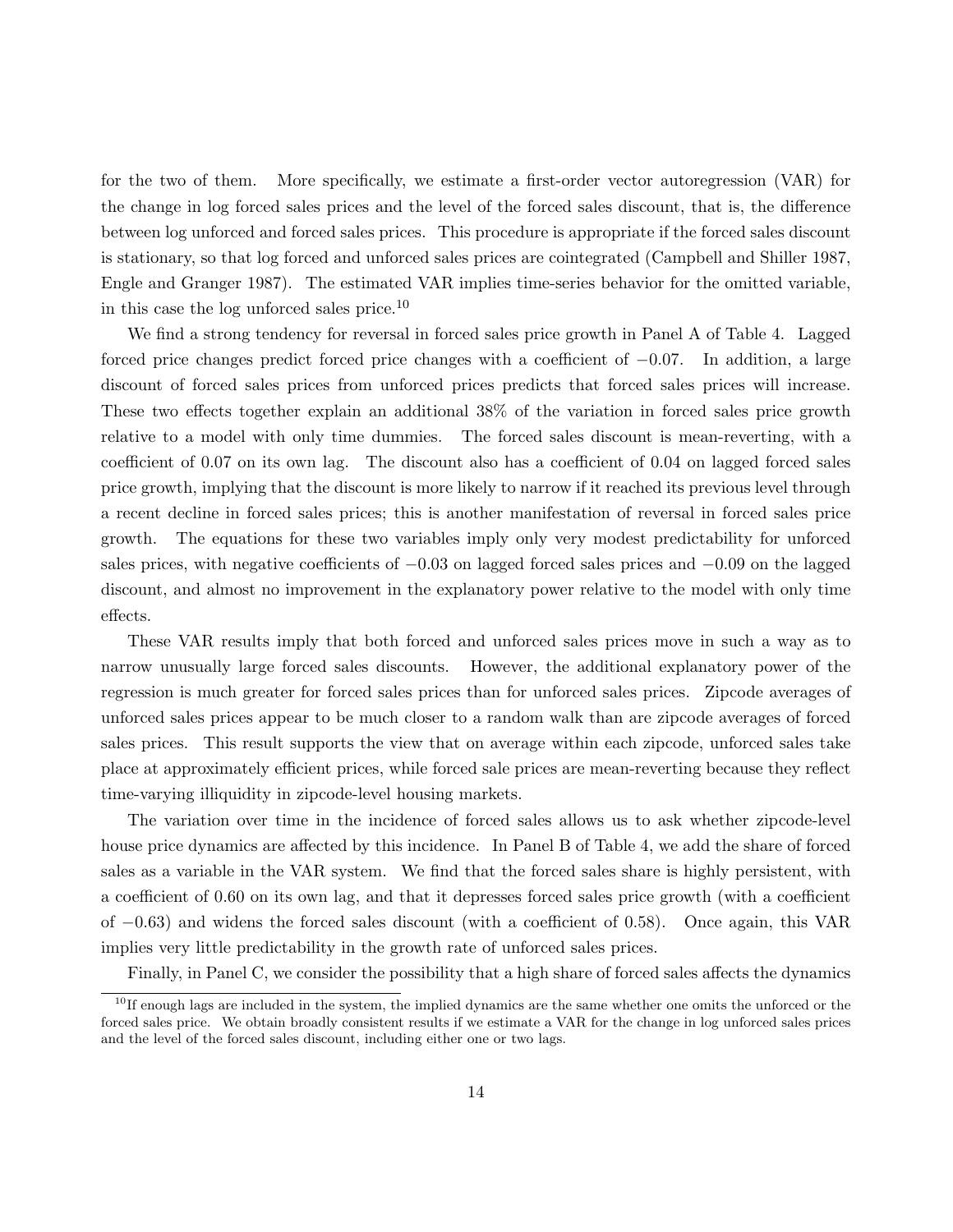of forced sales prices not only by directly predicting price changes, but by altering the coefficients on the other variables of the VAR system. We regress the forced sales share, the change in the log forced sales price, and the forced sales discount on their own lags and the interaction of the lagged forced sales share with the other two explanatory variables. We find that a high forced sales share reduces the tendency for forced sales price growth to reverse, and reduces the response of forced sales price growth to the forced sales discount. Consistent with this, a high forced sales share increases the persistence of the forced sales discount. The autoregressive coefficient for the forced sales discount increases from 0.05, in an environment with an average 6% share of forced sales, to 0.28, in an environment with a share of forced sales at the 47% winsorization point. In other words, a location with a high share of forced sales is likely to have persistently depressed forced sales prices and high forced sales discounts.

In all these specifications, we continue to find that unforced sales price growth is hard to predict. For unforced sales price growth, even the rich model estimated in Panel C adds only 5.4% of explanatory power to a model with only time dummies. The incremental explanatory power increases modestly if we add additional VAR lags, but never exceeds 15% in any of the models we have estimated. The limited predictability of zipcode-level house price movements, when sales are unforced, is a robust result in our dataset.

### 4.2 Local effects of foreclosures

Even though forced sales do not seem to drive large predictable movements in average unforced sales prices within the same zipcode, it is possible that there are more local effects of forced sales on neighboring houses that do not show up in data aggregated to the zipcode level. A particular concern is that houses vacated during the foreclosure process drive down neighborhood house prices. In this section we use data on the precise location of each house transaction in our dataset to try to identify such effects. Our main approach is to add variables to our hedonic regression that measure the number of foreclosures, defined as cases in which ownership of neighboring houses has been transferred to mortgage lenders, causing them to enter an urgent sales process. We find considerable evidence that foreclosures within 0.25 mile, and particularly within 0.1 mile, lower the price at which a house can be sold.

A challenge in interpreting this result is that local economic shocks, such as plant closings, may drive both house prices and foreclosures. Furthermore, foreclosures are endogenous to house prices because homeowners are more likely to default if they have negative equity, which is more likely as house prices fall. Ideally, we would like an instrument that influences foreclosures but that does not influence house prices except through foreclosures; however, we have not been able to find such an instrument.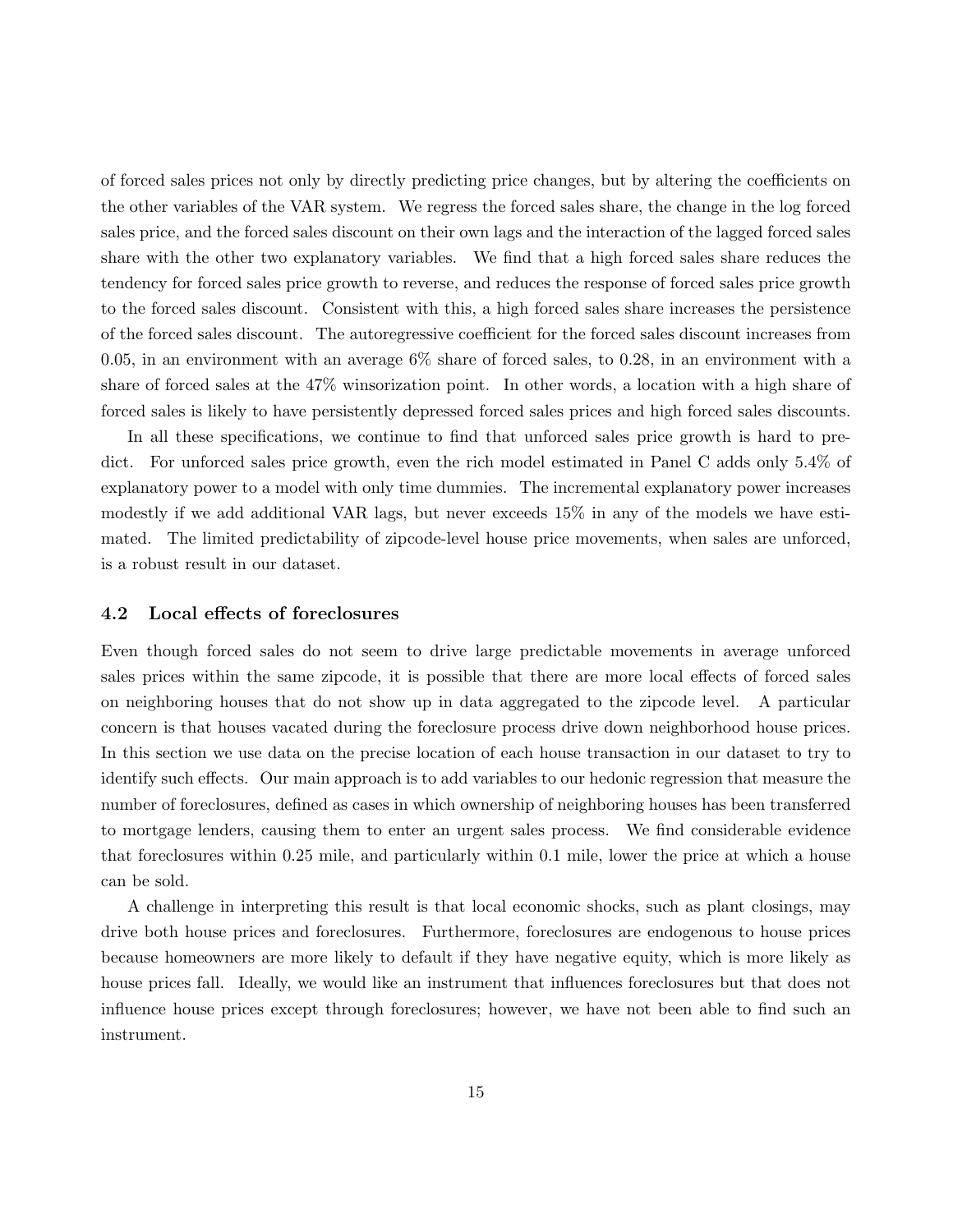Instead, we compare the effects of foreclosures before and after each home sale, and the effects of extremely close foreclosures (under 0.1 mile from the target house) with those that occur further away within the 0.25 mile radius. To the extent that common economic shocks affect house prices and foreclosures within broad local areas, they should not create stronger effects of extremely local foreclosures. To the extent that house prices drive foreclosures, low prices should precede foreclosures rather than vice versa. For a foreclosure in census tract s in year t, our strategy compares average log house prices for all houses that transacted after the foreclosure within a 0.25 mile radius to average log house prices for all houses that transacted before the foreclosure. If there is a common shock in the neighborhood which generates an overall downward trend within this micro-geography, it will be captured by the difference between these two groups. Our main assumption is that within this small geography, a foreclosure should have differential effects on the prices of houses that are within even closer proximity. This is captured by the comparison of average log house prices for houses that transacted before and after the foreclosure within 0.10 miles. The difference between past and future foreclosure coefficients within 0.10 miles, controlling for past and future foreclosures within the far radius, gives us the spillover estimate of foreclosures on nearby house prices.

To implement this approach, we enrich our earlier regression model by including measures of nearby foreclosures as explanatory variables. Let  $N_{k,l}$  denote the number of foreclosures within geographic region  $k \in \{close, far\}$  and time period  $l \in \{before, after\}$ . The models we report define the geographic radius for far and close to be 0.25 and 0.10 miles, respectively. Before refers to all transactions in the year prior to the sale, while after refers to all transactions in the year following the sale. The appendix reports estimates from a series of models where we vary these definitions. Let  $D_{k,l}$  be a vector where each entry is the distance from sale i to the foreclosure.

The models we estimate are variations of the following:

$$
y_{ist} = \alpha_{st} + \beta' X_i + \lambda' F_i + \delta_{C,B} \cdot g(N_{C,B}, D_{C,B}) + \delta_{C,A} \cdot g(N_{C,A}, D_{C,A}) + \delta_{F,B} \cdot h(N_{F,B}) + \delta_{F,A} \cdot h(N_{F,A}) + \epsilon_{ist}, (2)
$$

where  $g(\cdot)$  and  $h(\cdot)$  are functions that allow us to parameterize the effects of multiple foreclosures. For close, we report estimates where  $g(\cdot)$  is a distance-weighted sum of foreclosures where the weight is 0.1 less the distance to the foreclosure in miles, divided by 0.1. This indicator gives a weight of 1 to a foreclosure at the same location (which can occur in a condo complex), a weight of 0.5 to a foreclosure 0.05 miles or 88 yards away, and a weight of zero to a foreclosure 0.1 miles or 176 yards away. For far, we let  $h(\cdot)$  be the sum of the number of foreclosures within 0.25 miles and, hence, this does not depend on the distance to each foreclosure.<sup>11</sup> The estimated impact of a foreclosure on home values

<sup>&</sup>lt;sup>11</sup> Appendix Table A.17 reports specifications with alternate weighting functions including no weighting and shows that estimates reported in Table 5 are largely insensitive to choice of weighting function for multiple foreclosures.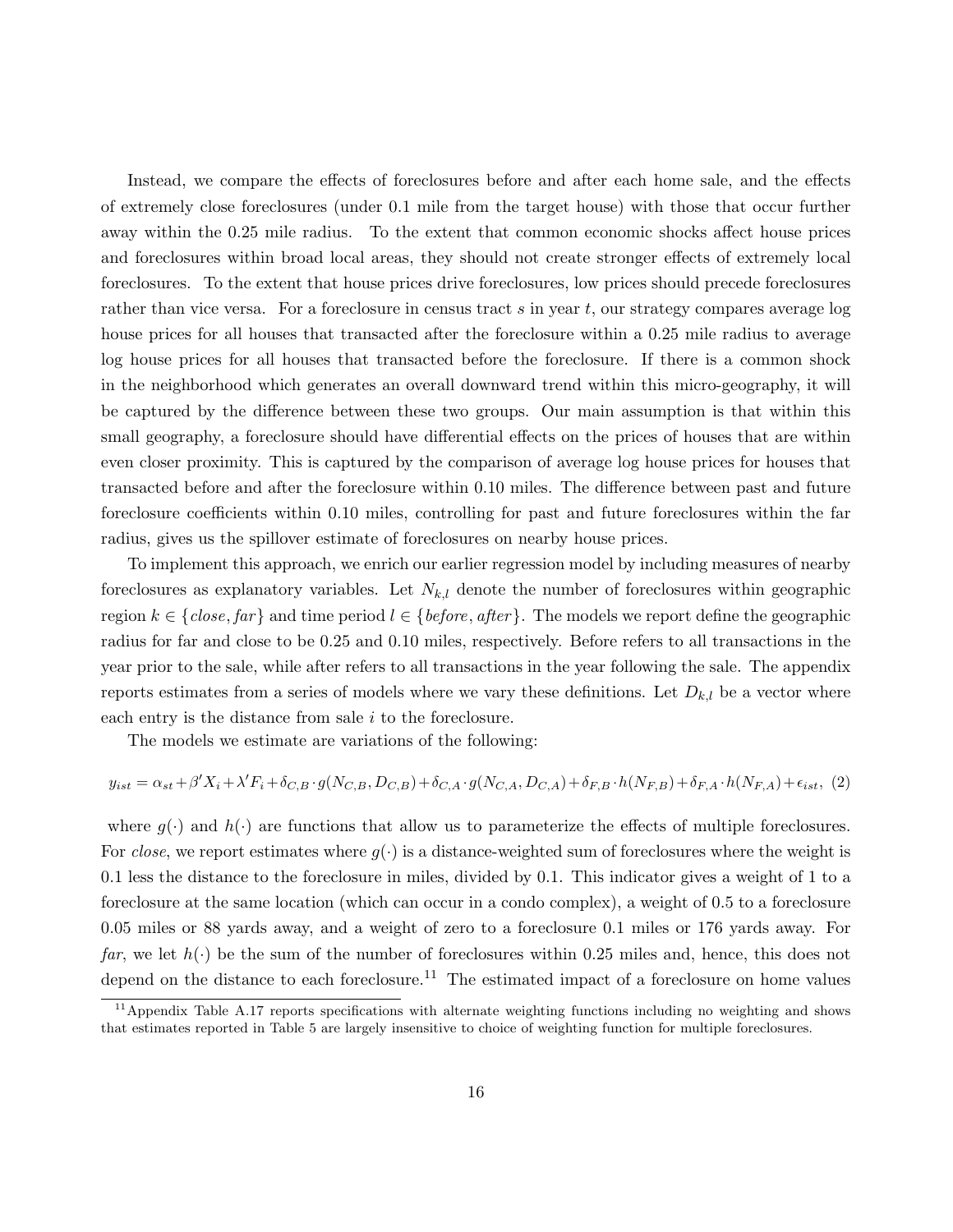at the same location as the foreclosure is given by the difference  $\delta_{C,B} - \delta_{C,A}$ . Note that time here is relative to the sale of the property, so we are interested in the difference of estimates of foreclosures before minus the estimate of foreclosures after the transaction, rather than the opposite.<sup>12</sup>

Because the distribution of foreclosures is extremely right-skewed, one concern is that a few outliers dominate our estimates. We are, however, particularly interested in the effects of foreclosure waves on house prices. To address this, the specification we report includes a piece-wise linear function where the pieces are allowed to have different slopes between the 99th and 99.5th percentile, the 99.5th and 99.9th percentile, and above the 99.9th percentile. That is, we interact both the close  $(\delta_{C,B}$  and  $\delta_{C,A})$ and far  $(\delta_{F,B}$  and  $\delta_{F,A})$  terms with indicators for these segments. The 99-99.5th percentile for close is 1.70-2.66 distance-weighted foreclosures, the 99.5-99.9th percentile is 2.66-7.33, and the 99.9 percentile up to the maximum is 7.33-64. For far, the corresponding extreme values are 11-17, 17-31, and 31-74 respectively. 92% of our transactions have no foreclosures within 0.1 mile during the year before sale, while 81% of our transactions have no foreclosures within 0.25 miles during the year before the sale. As a result, the tail dummies include a meaningful fraction of cases with foreclosures. For example, 0.01/0.19 of 5.2% of transactions with foreclosures within 0.25 mile are above the 99th percentile of the foreclosure distribution. The specification is such that, e.g., the estimate of  $\delta^{99.0}$  is the incremental impact relative to the 99.0th percentile.<sup>13</sup>

Table 5 reports the estimates from this model with standard errors clustered at tract-year as before. All previous controls are included (including the indicators for forced sales) but we report the values of the various  $\delta$  estimates. The first two columns only utilize information on the number of nearby foreclosures before the sale of the house; they report  $\delta_{C,B}$  and  $\delta_{F,B}$  in equation (2), together with the slope coefficients for the extreme values.

In the second column, we also control for average prices of unforced sales within the 0.25 mile radius during the previous year to allow for micro-level effects within this small neighborhood. We calculate a weighted average of log prices (a geometric average price), using a linear weighting scheme that gives a weight of 0.25 less the distance to the house in miles, divided by the sum of the weights. By contrast with the local foreclosure indicator, this is a weighted average, not a weighted sum, so it divides by the sum of the weights. We set the variable to zero in cases where no unforced transaction has occurred within 0.25 miles during the previous year, and include a dummy for these cases.

In the third and fourth columns, we add information on the number of foreclosures after the sale of the house and the average neighborhood house prices during the year after each transaction. If unobserved local shocks drive both prices and foreclosures, or if foreclosures react to prices with a lag,

 $12$ Our strategy was inspired by Linden and Rockoff (2008)'s study of the effect of sex offenders on house prices. Our estimating equation reduces to their equation (2) when each foreclosure is an isolated event.

<sup>&</sup>lt;sup>13</sup>The precise regression equations reported in Table 5 are described and explained in the appendix.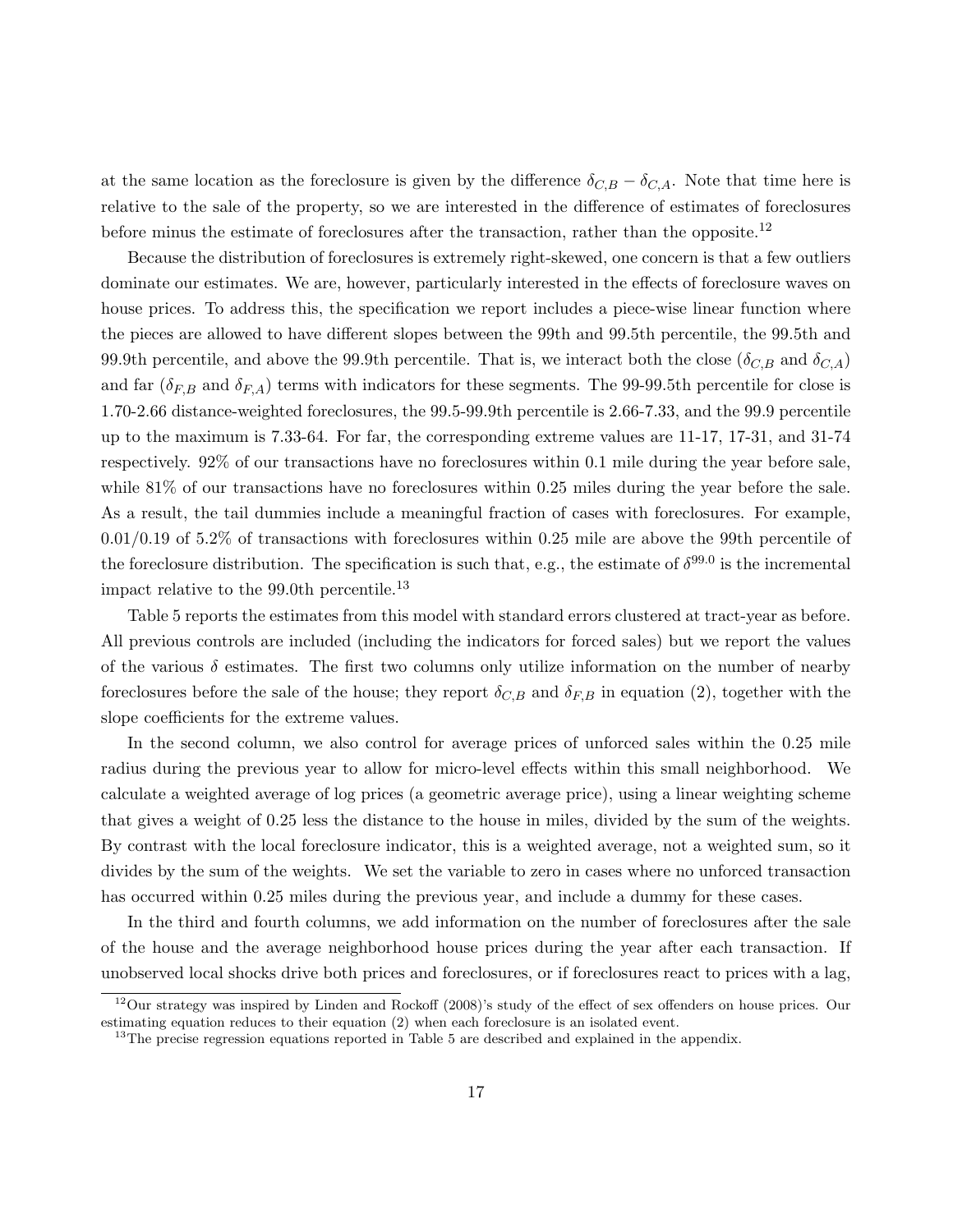we would expect that future foreclosures would have at least as much explanatory power for house prices as lagged foreclosures. In columns (3) and (4) we report the difference in the coefficients and the implied standard errors: the estimate of  $\delta_{F,B} - \delta_{F,A}$  is reported in the first row of the table, while the estimate of  $\delta_{C,B} - \delta_{C,A}$  is reported in the second row.

The first two columns of Table 5 imply that recent neighborhood foreclosures are highly relevant for predicting the price at which a house will sell. Each foreclosure within a 0.25 mile radius of a given house lowers the predicted log price by 1.7% in column (1), or 1.1% in column (2) when we control for the average level of recent unforced sales prices in the neighborhood. Foreclosures within a 0.1 mile radius are even stronger predictors, lowering the log price of a house by 8.7% if the foreclosure is at zero distance, or 7.2% when we control for recent unforced sales prices, numbers close to those claimed recently by the Obama Administration (US Treasury 2009). In the tail of the distribution the magnitudes of these slope coefficients decrease, implying that the overall effect of nearby foreclosures is concave in the number of foreclosures. Nonetheless, this overall effect is extremely large in the tails. A house in the top 0.1% of the distribution for both variables has a price forecast that is lower by over  $30\%$  in column (1), or about  $27\%$  in column (2).<sup>14</sup>

The third and fourth columns of Table 5 show that recent foreclosures are stronger negative predictors of house prices than are future foreclosures. The differences between before and after coefficients,  $\delta_{F,B} - \delta_{F,A}$  and  $\delta_{C,B} - \delta_{C,A}$ , are consistently negative. The difference  $\delta_{C,B} - \delta_{C,A}$  in column (3) tells us that a foreclosure at zero distance lowers the price of a house by 2.0% more if it took place within the past year than if it will take place within the next year, controlling for the number of foreclosures within a 0.25 mile radius of the house. In column (4), we control for nearby unforced sales prices and still obtain a difference  $\delta_{C,B} - \delta_{C,A}$  of 1.7%. A typical foreclosure within the 0.1 mile radius takes place at a distance of 0.05 miles; such a foreclosure gets a weight of 0.5 in the nearby foreclosure index, implying a negative spillover effect of 1.0% in column (3), and 0.85% in column (4).

What do these estimates imply about the effects of the current foreclosure wave? As a rough calculation, we have studied the effects of the actual foreclosures that took place during 2008 on all neighboring houses, whether or not these houses were actually sold. If we use the forecasting model in column (2) of Table 5, the typical foreclosure during this period lowered the price of the foreclosed house by \$44,000 and the prices of neighboring houses by a total of \$477,000, for a total loss in housing value of \$520,000. If we use the "difference-in-difference" estimate from column (4) of Table 5, the typical foreclosure in 2008 lowered the price of the foreclosed house by \$44,000 and the prices of neighboring houses by a total of \$148,000, for a total loss of \$192,000. Even this considerably smaller

<sup>&</sup>lt;sup>14</sup>This calculation follows, e.g., from  $(-0.087)^*1.70 + (-0.055)(2.66 - 1.70) + (-0.037)(7.338 - 2.661) = -0.37 \log \text{points}$ or  $31\%$  in column  $(1)$ .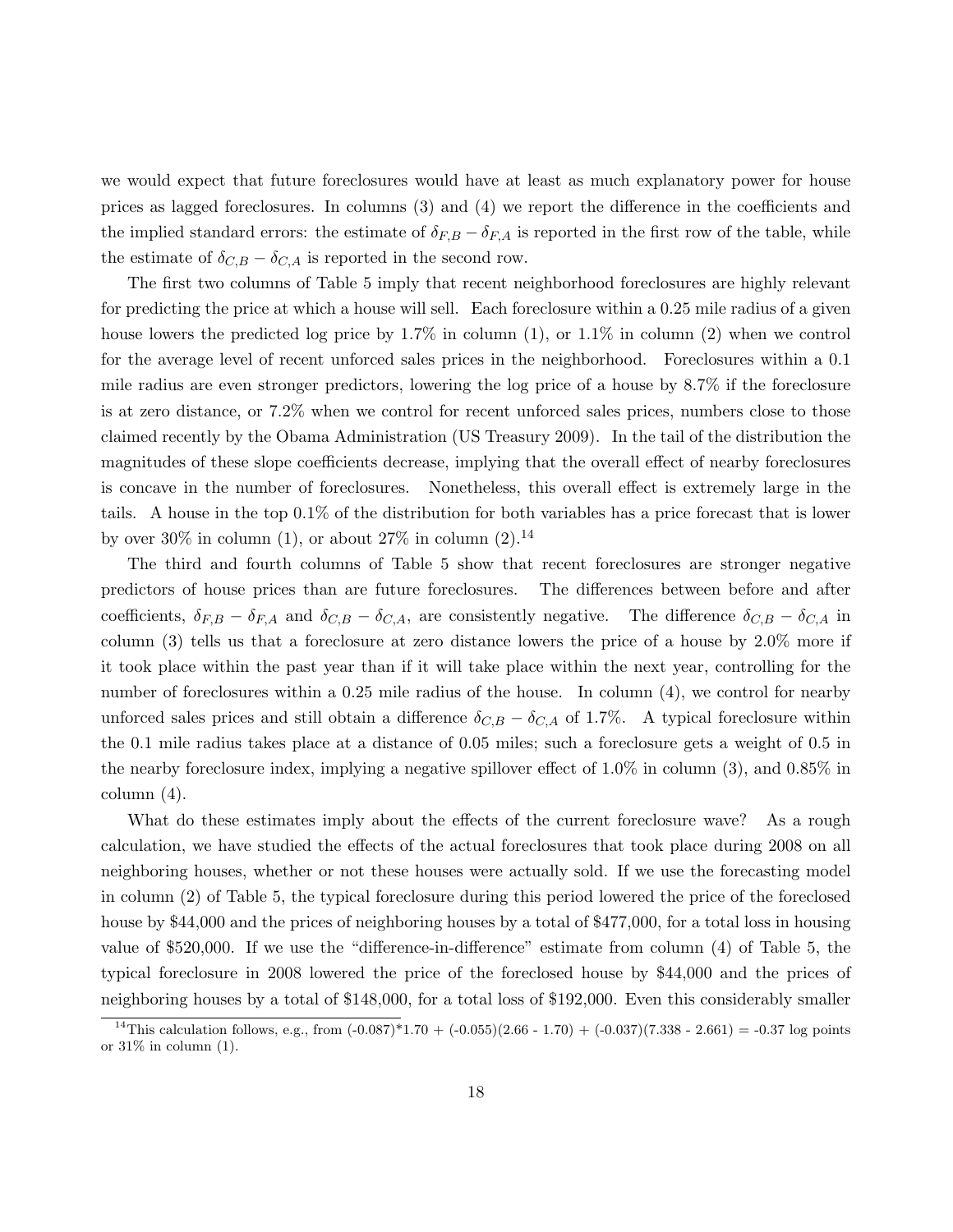estimate implies that foreclosures have important negative effects on the prices of nearby houses.

We summarize several other results about spillovers, which are reported in the appendix. There is little difference between estimated spillovers if we only count unsuccessful foreclosure auctions in measuring spillovers (Table A.12). The estimated spillover is larger using data from the first half of our sample, 1987-1996, than using only data from the second half, 1997-2009, though the difference is not statistically significant (Table A.13). The estimated spillover is precise for both Eastern and Western Massachusetts, but the point estimate is more than double in Eastern Massachusetts (Table  $A.14$ ).<sup>15</sup>

To investigate the role of lagged foreclosures on neighborhood house prices we enrich the specification in column (1) and (2) of Table 5 to add one further lagged year of our close and far foreclosure measures. We find that there there is a significant effect of foreclosures that happened between one and two years before a house is sold, an effect that is present even when we include controls for average house prices within the 0.25 mile neighborhood (Table A.18). While these estimates do not control for future foreclosures, their persistence suggests that foreclosures do not merely cause transitory liquidity discounts on the prices of neighboring houses, but may have negative physical effects on neighborhoods which last for some time. If this is the case, it adds credibility to the concern that foreclosures reduce the ability of neighbors to refinance their mortgages, and may even drive down neighbors' home equity to the point at which they also have incentives to default. We also estimate spillovers separately by housing type and value component (Table A.19). The largest estimated spillover is for condominiums. There is also evidence that properties that are located in worse neighborhoods within a census tract-year experience a larger negative spillover.

Finally, we use the same strategy to estimate the spillover effect of deaths and bankruptcies and for unforced transactions. In contrast to foreclosures, we do not find evidence for spillovers from either deaths or bankruptcies (Table A.20) or from other unforced transactions (Table A.21). Relatedly, we examine whether neighborhood foreclosures affect the discount at which forced transactions take place (Table A.22.) The effects on bankruptcies and deaths are imprecise. However, we find that foreclosures within 0.25 mile of a house tend to increase the discount at which a foreclosed house is sold relative to comparable unforced sales, consistent with our zipcode-level finding in Table 4, but foreclosures within 0.1 mile tend to reduce that discount.<sup>16</sup>

Our results cannot be definitive on the causality from foreclosures to house prices, but the com-

<sup>&</sup>lt;sup>15</sup>The appendix also includes various robustness checks on our specifications including models with alternate definitions for far and close, alternate definitions for before and after, and alternative schemes for weighting multiple foreclosures. For all of these dimensions, the broad patterns are unchanged relative to Table 5. Interested readers can find the estimates in Tables A.15, Table A.16 and Table A.17.

<sup>&</sup>lt;sup>16</sup>We also examined the sensitivity of the results in Table 5 to the inclusion of foreclosed transactions. When we remove these transactions, the implied spillover is slightly larger than when they are included.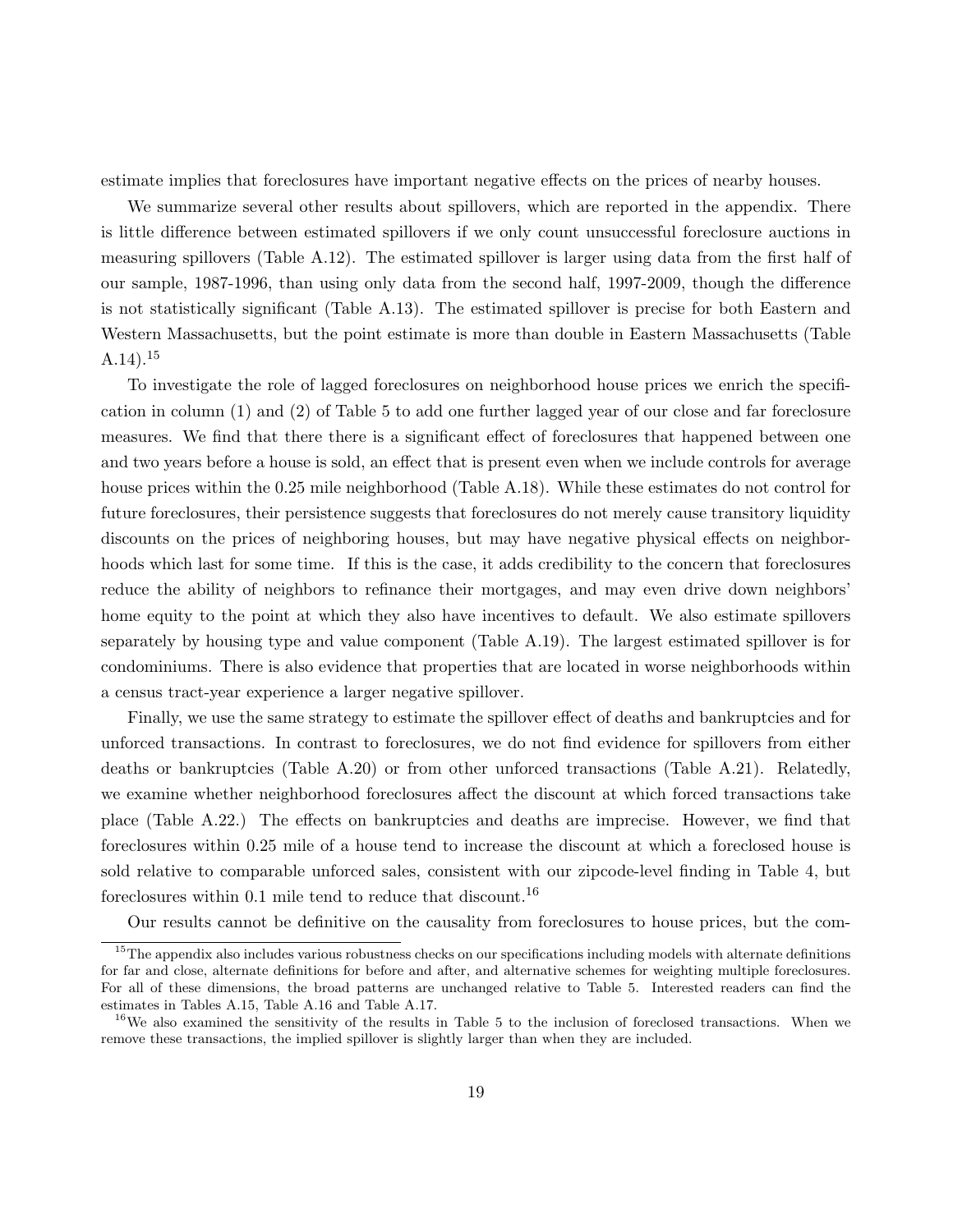bination of timing effects (stronger from lagged foreclosures than from future foreclosures) and geographical effects (stronger at extremely short distances) suggests that there is reason to be concerned about spillovers from foreclosures to neighboring houses despite the reassuring zipcode-level results reported in the previous subsection.

# 5 Conclusion

This paper uses data on more than 1.8 million house transactions in Massachusetts to show that houses sold after foreclosure, or close in time to the death or bankruptcy of at least one seller, are sold at lower prices than other houses. The discount is particularly large for foreclosures, 27% of a house's value on average. It is smaller for death-related sales at 5-7% of value, and smaller again for bankruptcy-related sales at 3% of value.

The pricing pattern for death-related sales suggests that the discount may be due to poor maintenance, because it does not depend sensitively on the timing of the sale relative to the timing of a seller's death, is larger for deaths of older sellers, and is larger for houses where the structure accounts for a greater fraction of the value of the property. The pricing pattern for foreclosures is quite different. Foreclosure discounts are larger for low-priced properties in low-priced census tracts, which suggests that foreclosing mortgage lenders face fixed costs of homeownership, probably related to vandalism, that induce them to accept absolute discounts that are proportionally larger for low-priced houses.

After aggregating to the zipcode-year level and controlling for movements in the overall level of Massachusetts house prices, we find that the prices of unforced transactions are close to a random walk, while forced sales take place at a substantial and time-varying discount. This discount is larger and more persistent when the share of forced sales is higher. These patterns suggest that most unforced transactions in residential real estate take place at efficient prices, at least relative to the general level of house prices in Massachusetts. Forced sales take place at lower prices, which one might think of as revealing a "bid price" for houses as in the finance literature on the bid-ask spread in dealer markets (e.g. Roll 1984). When many homeowners are selling urgently, the implied bid-ask spread widens for housing.

We also look for evidence that forced sales have spillover effects on the prices of local unforced sales. This question is of particular interest given the increase in the foreclosure rate in the current housing downturn (Gerardi, Shapiro, and Willen 2007, Calomiris, Longhofer, and Miles 2008). We find that foreclosures predict lower prices for houses located less than 0.25 mile, and particularly less than 0.1 mile away. Although foreclosures and prices are both endogenous variables, the fact that foreclosures lead prices at such short distances does reinforce the concern that foreclosures have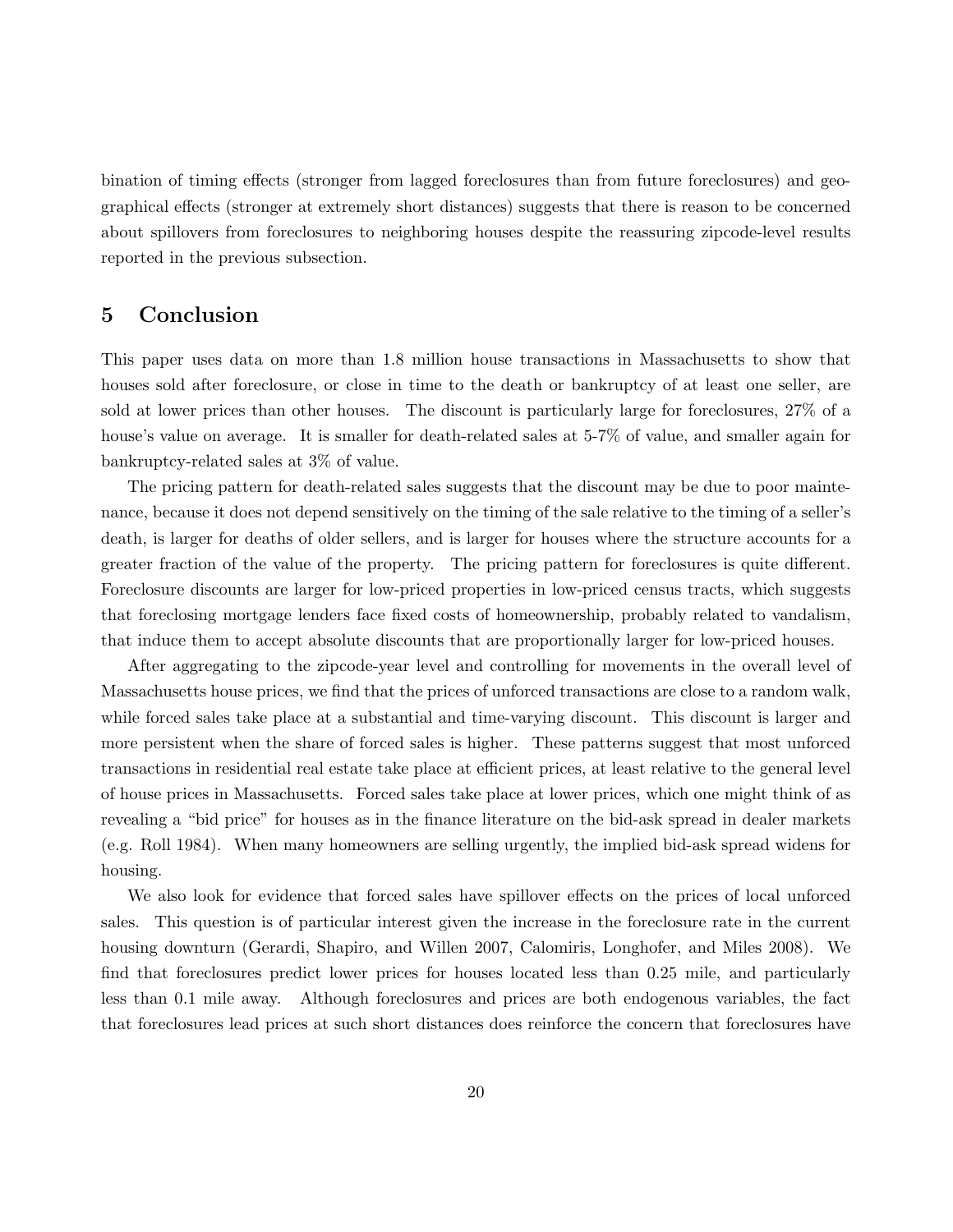negative external effects in the housing market. Our preferred estimate of the spillover effect suggests that each foreclosure that takes place 0.05 miles away lowers the price of a house by about 1%.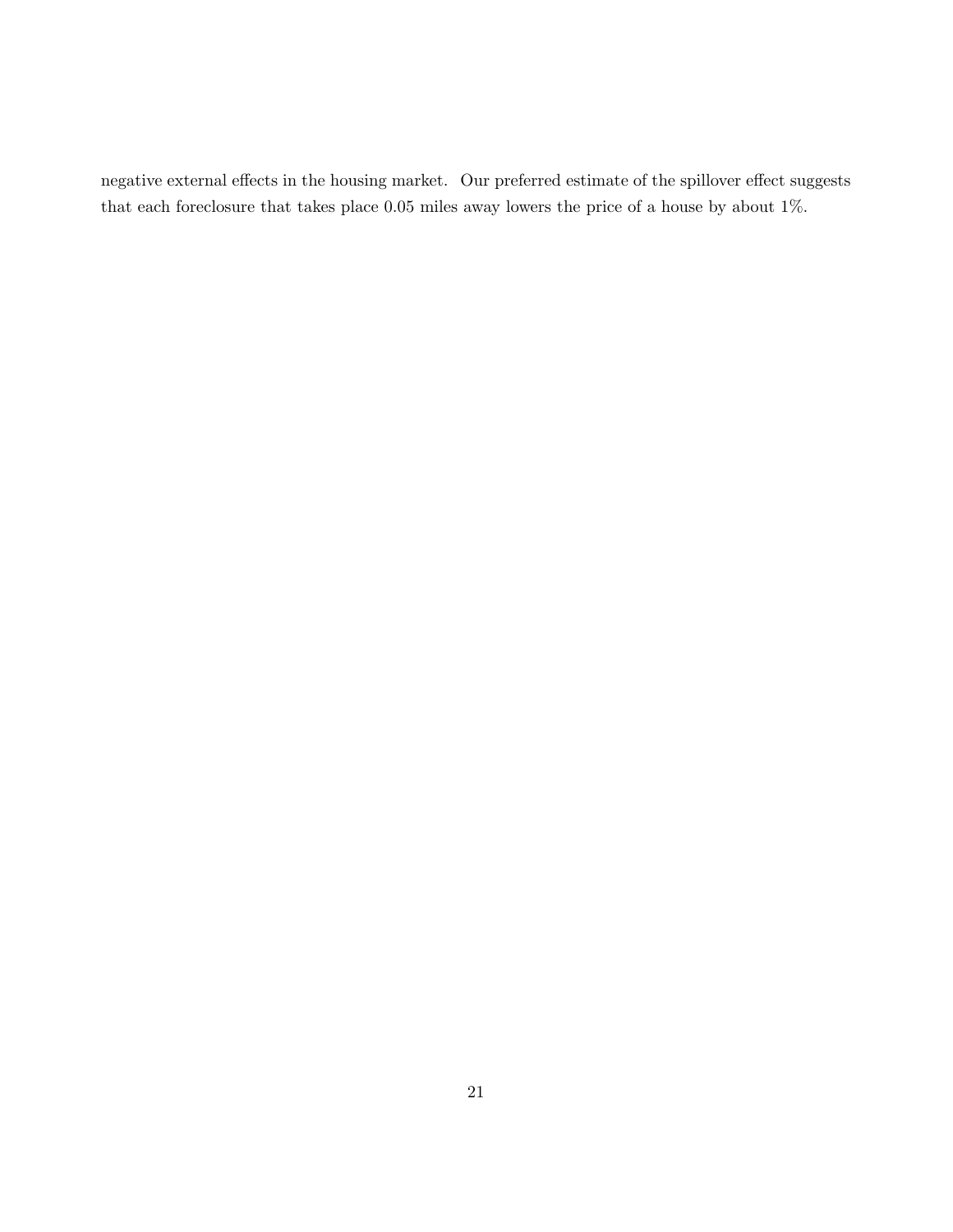## References

- Apgar, William C., Mark Duda, and Rochelle N. Gorey, 2005, "The Municipal Cost of Foreclosures: A Chicago Case Study", unpublished report, Homeownership Preservation Foundation, Minneapolis, MN.
- Benmelech, Efraim, Mark J. Garmaise, and Tobias J. Moskowitz, 2005, "Do Liquidation Values Affect Financial Contracts? Evidence from Commercial Loan Contracts and Zoning Regulation," Quarterly Journal of Economics 120, 1121–1154.
- Calomiris, Charles W., Stanley D. Longhofer, and William Miles, 2008, "The Foreclosure-House Price Nexus: Lessons from the 2007–2008 Housing Turmoil", NBER Working Paper No. 14294.
- Campbell, John Y., Stefano Giglio, and Parag Pathak, 2010, "Appendix", available online at http://kuznets.fas.harvard.edu/˜campbell/papers.html.
- Campbell, John Y. and Robert J. Shiller, 1987, "Cointegration and Tests of Present Value Models", Journal of Political Economy 95, 1062–1088.
- Case, Bradford and John M. Quigley, 1991, "The Dynamics of Real Estate Prices", Review of Economics and Statistics 73, 50–58.
- Case, Karl E. and Robert J. Shiller, 1987, "Prices of Single-Family Homes Since 1970: New Indexes for Four Cities", New England Economic Review, September/October, 45–56.
- Case, Karl E. and Robert J. Shiller, 1989, "The Efficiency of the Market for Single-Family Homes", American Economic Review 79, 125–137.
- Engle, Robert F. and Granger, Clive W. J., 1987, "Cointegration and Error-Correction: Representation, Estimation, and Testing", Econometrica 55, 251–276.
- Genesove, David and Christopher J. Mayer, 1997, "Equity and Time to Sale in the Real Estate Market", American Economic Review 87, 255–269.
- Genesove, David and Christopher J. Mayer, 2001, "Loss Aversion and Seller Behavior: Evidence from the Housing Market", Quarterly Journal of Economics 116, 1233–1260.
- Gerardi, Kristopher, Adam Shapiro, and Paul Willen, 2007, "Subprime Outcomes: Risky Mortgages, Homeownership Experiences, and Foreclosures", unpublished paper, Federal Reserve Bank of Boston.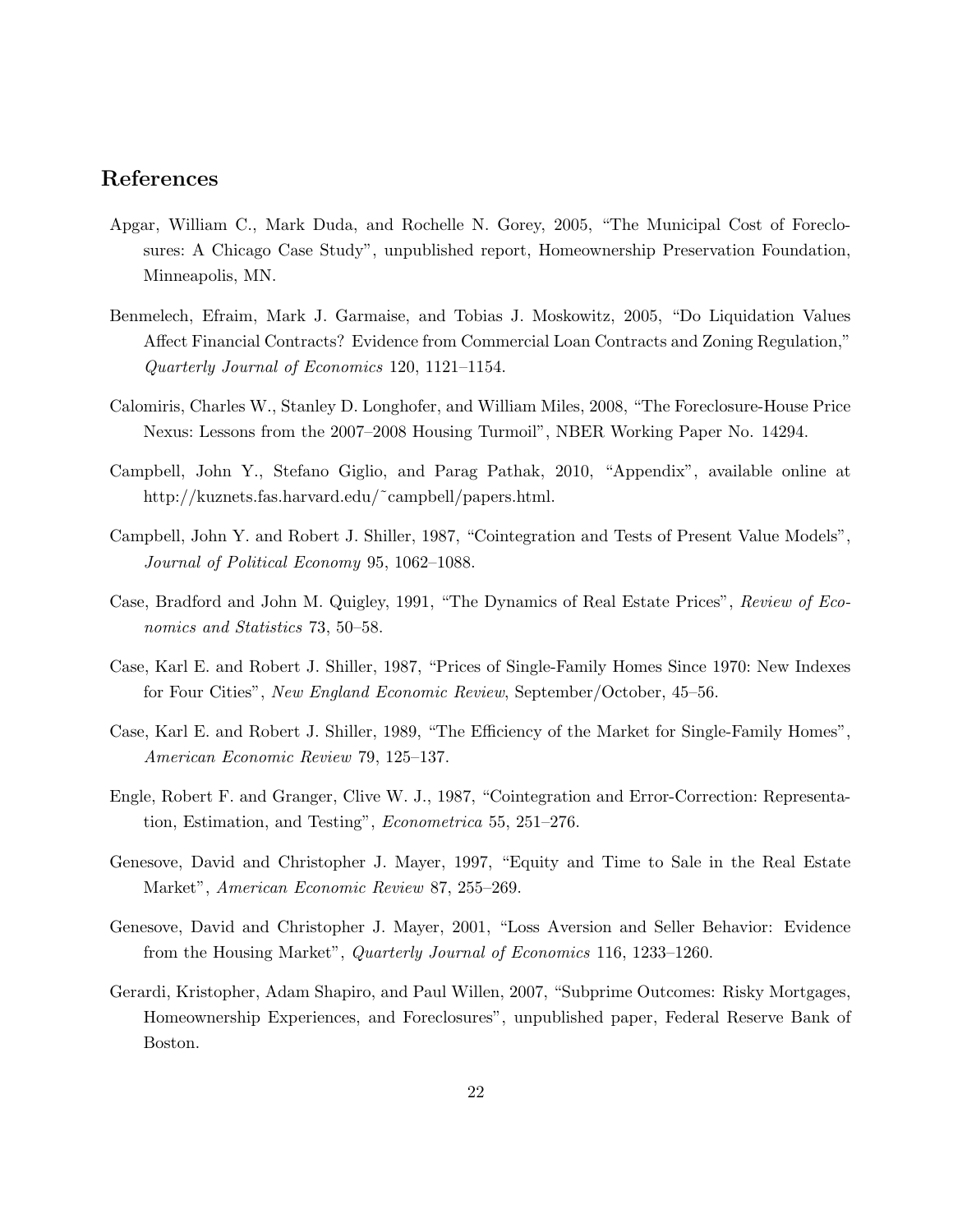- Harding, John P., Eric Rosenblatt, and Vincent W. Yao, 2008, "The Contagion Effect of Foreclosed Properties", unpublished paper, University of Connecticut.
- Immergluck, Dan and Geoff Smith, 2005, "There Goes the Neighborhood: The Effect of Single-Family Mortgage Foreclosures on Property Values", unpublished paper, Woodstock Institute, Chicago, IL.
- Immergluck, Dan and Geoff Smith, 2006, "The Impact of Single-Family Mortgage Foreclosures on Neighborhood Crime", Housing Studies 21, 851–866.
- Levitt, Steven D. and Chad Syverson, 2008, "Market Distortions When Agents Are Better Informed: The Value of Information in Real Estate", Review of Economics and Statistics 90, 599–611.
- Linden, Leigh and Jonah E. Rockoff, 2008, "Estimates of the Impact of Crime Risk on Property Values from Megan's Laws", American Economic Review 98, 1103–1127.
- Mayer, Christopher J., 1995, "A Model of Negotiated Sales Applied to Real Estate Auctions", Journal of Urban Economics 38, 1–22.
- Mayer, Christopher J., 1998, "Assessing the Performance of Real Estate Auctions", Real Estate Economics 26, 41–66.
- Meese, Richard A. and Nancy E. Wallace, 1997, "The Construction of Residential Housing Price Indices: A Comparison of Repeat-Sales, Hedonic-Regression, and Hybrid Approaches", Journal of Real Estate Finance and Economics 14, 51–73.
- Morgan, Donald P., Benjamin Iverson, and Matthew Botsch, 2008, "Seismic Effects of the Bankruptcy Reform", Federal Reserve Bank of New York Staff Report No. 358.
- Roll, Richard, 1984, "A Simple Implicit Measure of the Effective Bid-Ask Spread in an Efficient Market", *Journal of Finance* 39, 1127–1139.
- Rossi-Hansberg, Esteban, Pierre-Daniel Sarte, and Raymond Owens III, 2008, "Housing Externalities", NBER Working Paper No. 14369.
- Shleifer, Andrei and Robert W. Vishny, 1992, "Liquidation Values and Debt Capacity: A Market Equilibrium Approach", Journal of Finance 47, 143–166.
- Springer, Thomas M., 1996, "Single-Family Housing Transactions: Seller Motivations, Price, and Marketing Time", Journal of Real Estate Finance and Economics 13, 237–254.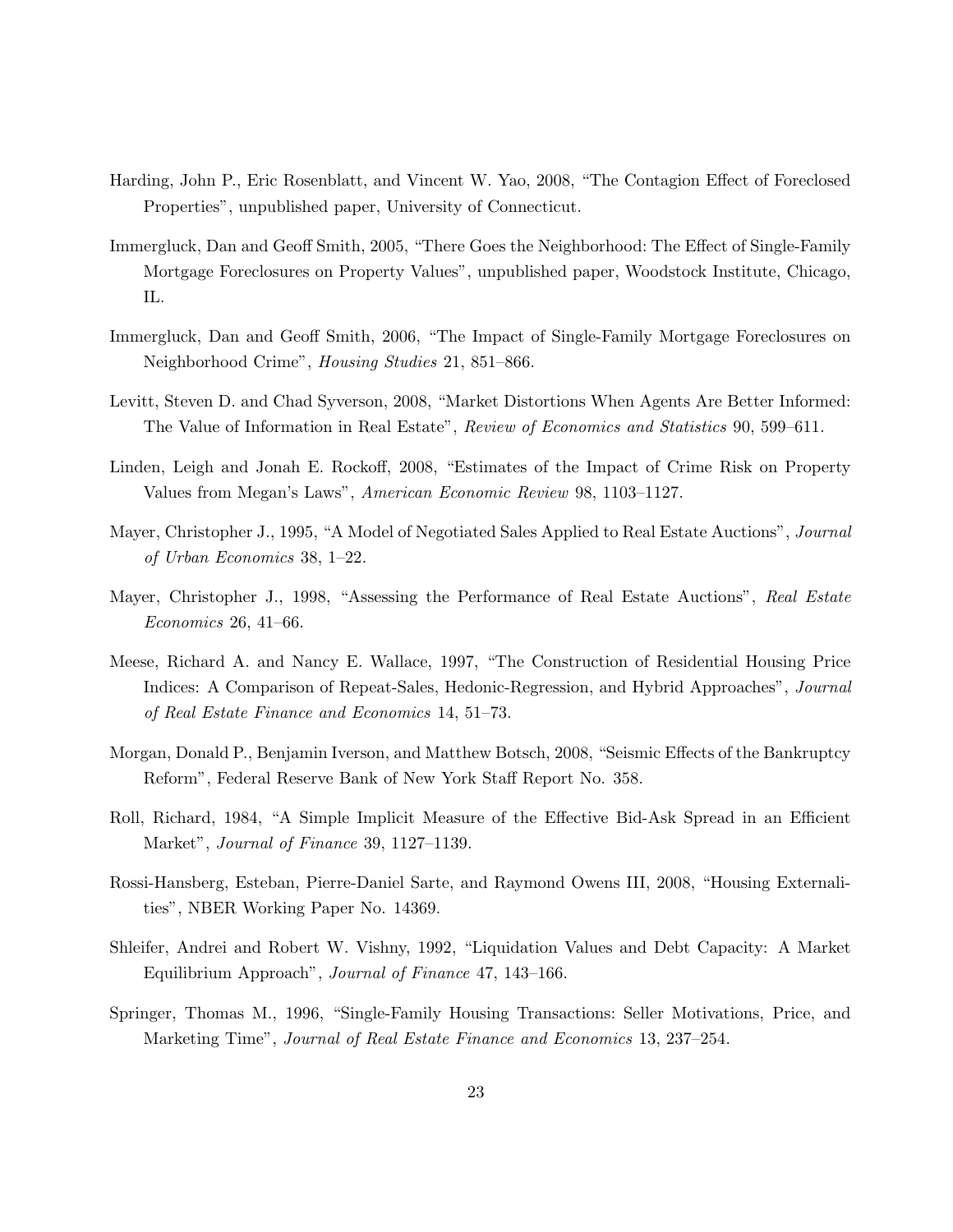- US Treasury, 2009, Making Home Affordable: Updated Detailed Program Description, available online at http://treas.gov/press/releases/reports/housing fact sheet.pdf.
- White, Michelle J., 2008, "Bankruptcy: Past Puzzles, Recent Reforms, and the Mortgage Crisis", NBER Working Paper No. 14549, forthcoming American Law and Economics Review.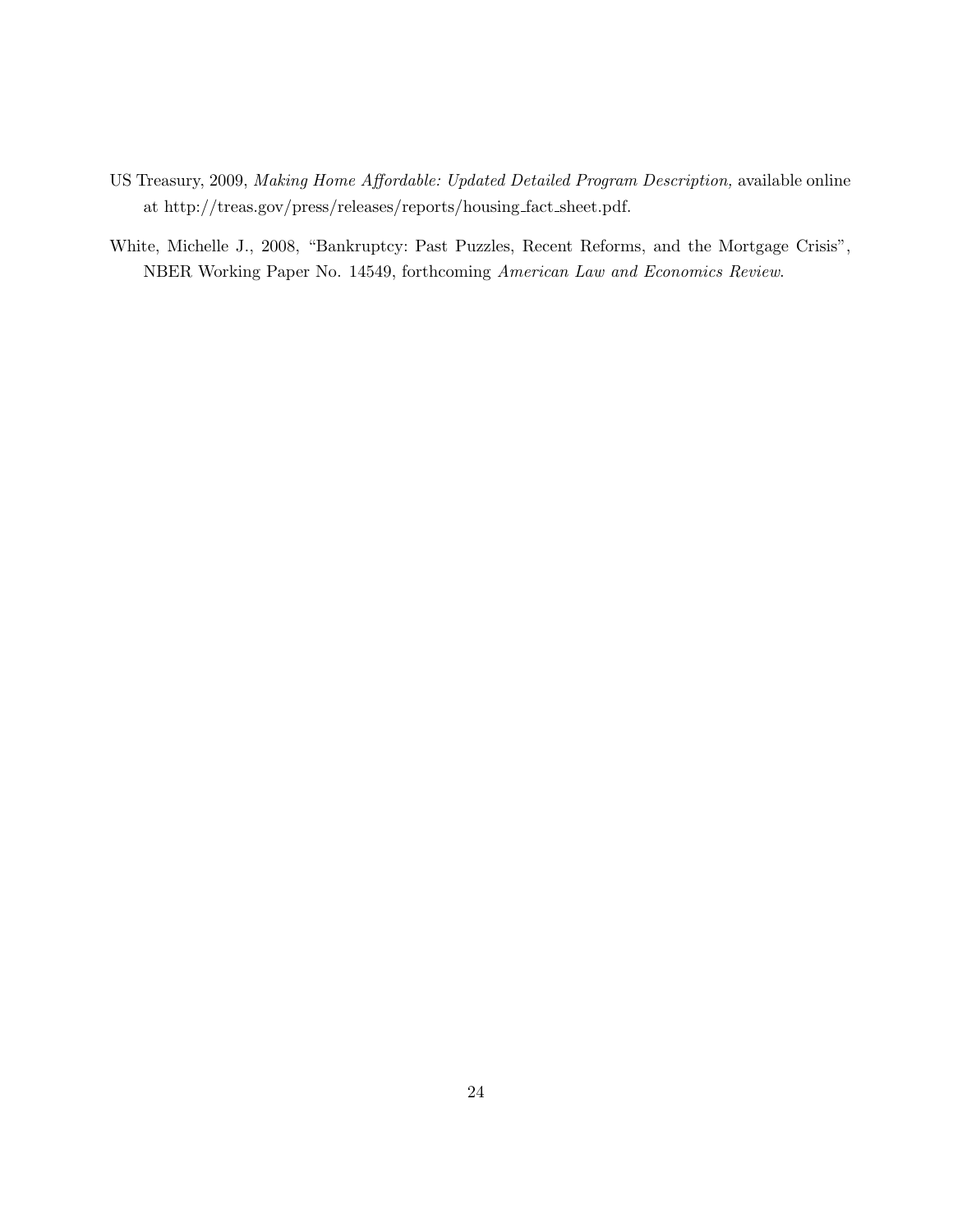

**Figure 1: Geographic Distribution of Percentage of Housing Transactions that are Forced Sales by Zip Code**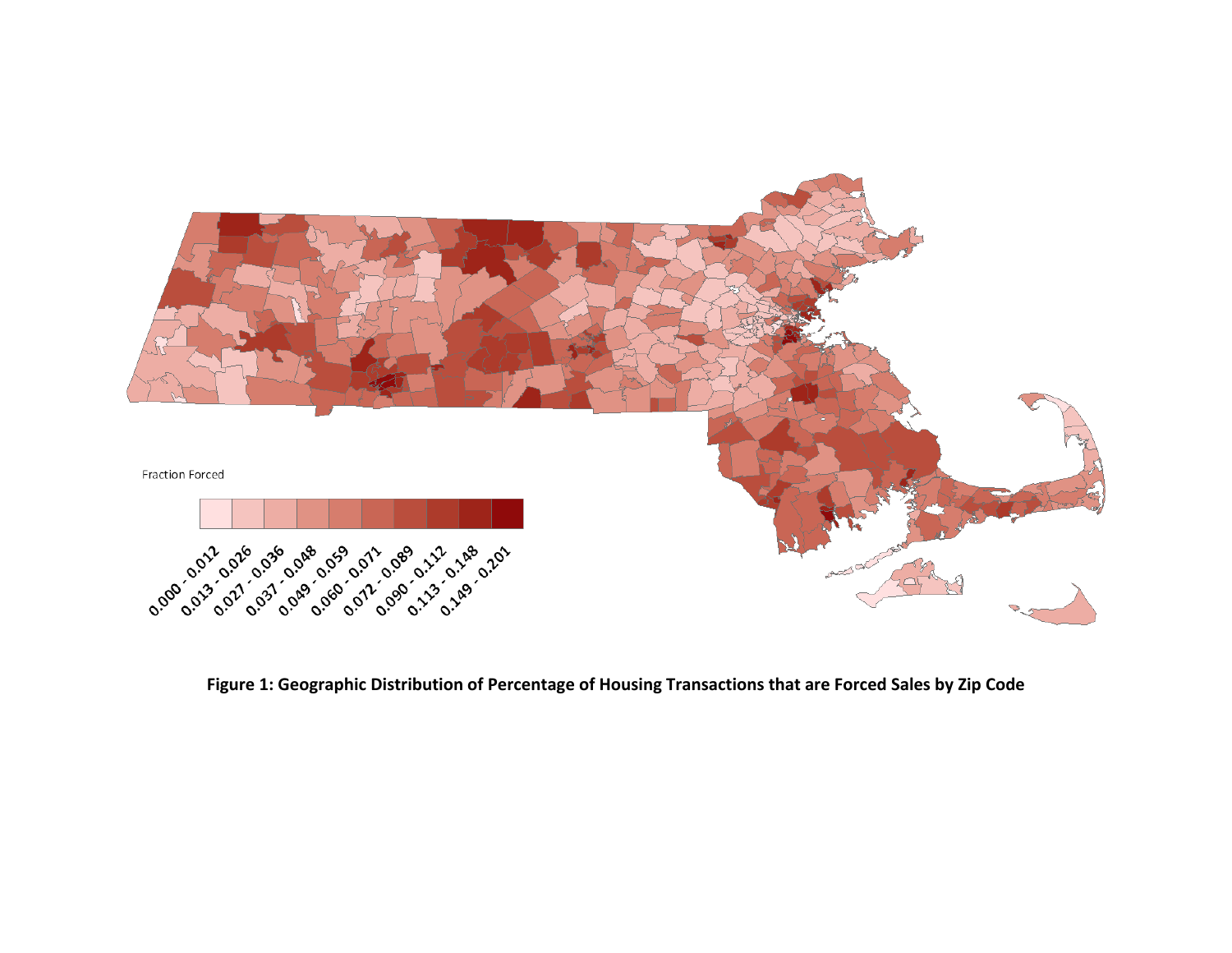Sale before event, years

Sale after event, years



**Figure 2: Forced Sales Discount and Time Between Sale and Event**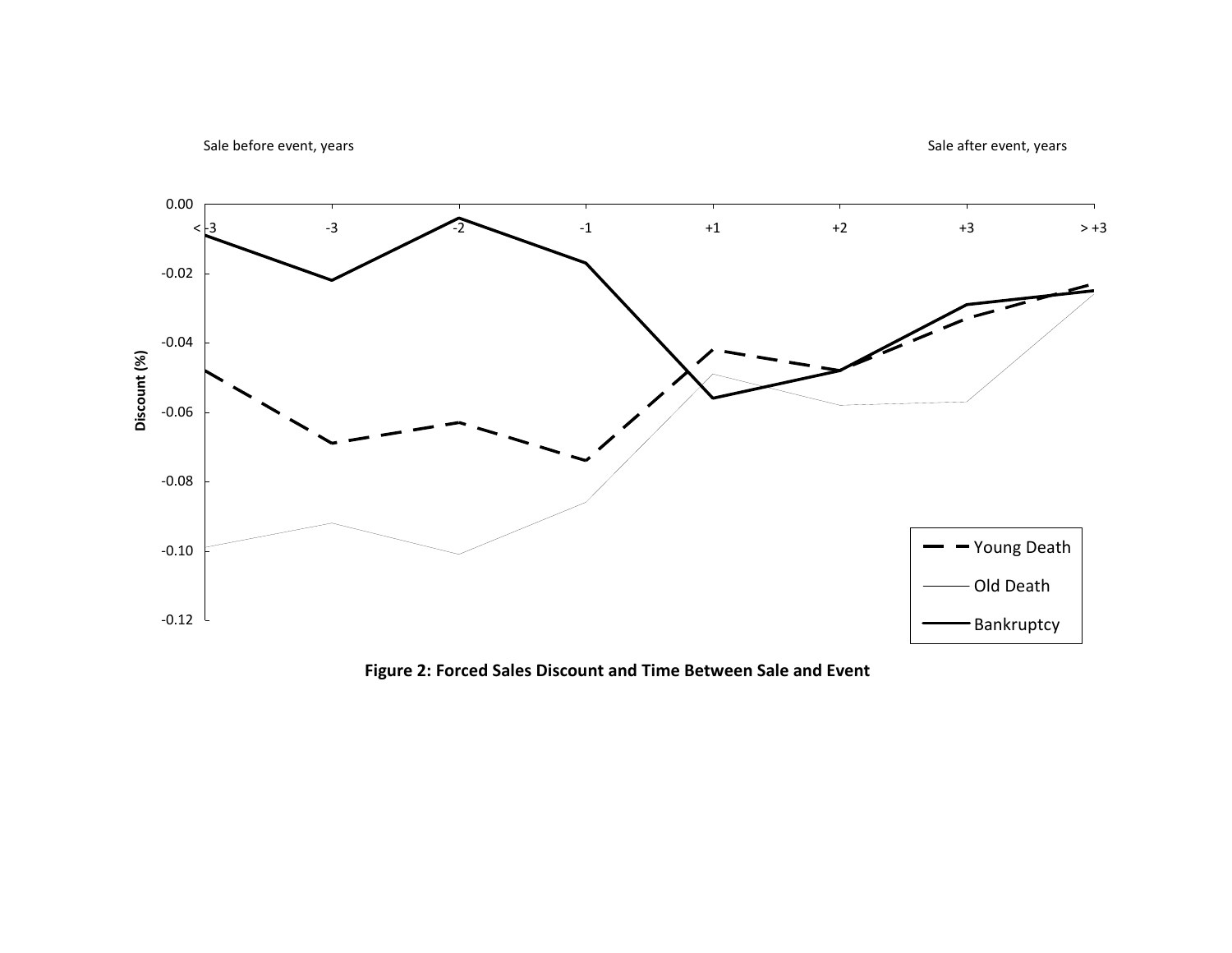#### **Table 1 ‐ Frequency and Timing of Forced Sales**

| Year     | <b>Total Observations</b> | Deaths | Bankruptcies | Foreclosures | <b>Total Forced</b> |
|----------|---------------------------|--------|--------------|--------------|---------------------|
| 1987     | 87,257                    | 1.1%   |              | 0.0%         | 1.1%                |
| 1988     | 78,461                    | 0.9%   |              | 0.0%         | 0.9%                |
| 1989     | 65,728                    | 0.9%   |              | 0.3%         | 1.2%                |
| 1990     | 54,062                    | 1.0%   |              | 1.1%         | 2.1%                |
| 1991     | 57,013                    | 1.1%   | 0.1%         | 5.2%         | 6.4%                |
| 1992     | 68,471                    | 1.2%   | 0.2%         | 8.2%         | 9.6%                |
| 1993     | 74,556                    | 1.6%   | 0.3%         | 9.4%         | 11.4%               |
| 1994     | 81,058                    | 1.8%   | 0.5%         | 8.3%         | 10.5%               |
| 1995     | 75,909                    | 1.8%   | 0.6%         | 7.0%         | 9.3%                |
| 1996     | 84,046                    | 1.6%   | 0.7%         | 4.9%         | 7.3%                |
| 1997     | 90,163                    | 1.8%   | 0.8%         | 4.3%         | 6.9%                |
| 1998     | 99,770                    | 1.9%   | 0.9%         | 3.0%         | 5.7%                |
| 1999     | 103,247                   | 1.8%   | 1.1%         | 2.3%         | 5.2%                |
| 2000     | 95,036                    | 1.9%   | 1.1%         | 1.8%         | 4.8%                |
| 2001     | 89,555                    | 2.0%   | 1.2%         | 1.4%         | 4.5%                |
| 2002     | 92,582                    | 2.2%   | 1.2%         | 1.2%         | 4.6%                |
| 2003     | 94,692                    | 2.3%   | 1.4%         | 0.7%         | 4.5%                |
| 2004     | 105,630                   | 2.5%   | 1.4%         | 0.7%         | 4.6%                |
| 2005     | 101,929                   | 2.4%   | 1.3%         | 0.8%         | 4.5%                |
| 2006     | 86,243                    | 2.3%   | 1.3%         | 1.6%         | 5.2%                |
| 2007     | 77,526                    | 2.2%   | 0.9%         | 5.3%         | 8.4%                |
| 2008     | 60,483                    | 1.9%   | 0.7%         | 14.0%        | 16.6%               |
| 2009(Q1) | 7,976                     | 2.1%   | 0.7%         | 25.7%        | 28.5%               |
|          |                           |        |              |              |                     |
| Total    | 1,831,393                 | 1.8%   | 0.8%         | 3.5%         | 6.1%                |

| Panel A: Number of Forced Transactions by Year |  |  |  |
|------------------------------------------------|--|--|--|
|------------------------------------------------|--|--|--|

| Panel B: Timing of Forced Transactions Relative to Forcing Event |       |            |             |  |  |  |  |
|------------------------------------------------------------------|-------|------------|-------------|--|--|--|--|
| Group                                                            | Death | Bankruptcy | Foreclosure |  |  |  |  |
| sale 3 yrs before event                                          | 12.9% | 10.3%      |             |  |  |  |  |
| sale 2 yrs before event                                          | 15.2% | 10.1%      |             |  |  |  |  |
| sale 1 yr before event                                           | 20.6% | 9.5%       |             |  |  |  |  |
| sale 1 yr after event                                            | 29.1% | 30.8%      | 85.9%       |  |  |  |  |
| sale 2 yrs after event                                           | 14.8% | 22.1%      | 9.1%        |  |  |  |  |
| sale 3 yrs after event                                           | 7.4%  | 17.2%      | 1.6%        |  |  |  |  |

Notes: data on deaths from the Social Security Death Master file and data on bankruptcies obtained from the MA Bankruptcy Court, which begins in 1993. Panel A reports the fraction of observations classified as deaths, bankruptcies, or foreclosures each year. An observation is assigned to one of the mutually exclusive categories according to the rules described in the Online Appendix. For deaths and bankruptcies, a sale is considered forced if the sale happens 3 years either before or after the forcing event. For foreclosures, a sale is considered forced whenever if the sale occurs after the foreclosure auction or if the auction itself is successful. For each type of forced sale, Panel B reports how the fraction of forced sales is distributed relative to forcing event. The table represents all transactions in Massachusetts from 1987 through March 2009, with sample restrictions described in the Online Appendix. In Panel B, the remaining 3.4% of transactions in the foreclosure column represents transactions which happen more than 3 years after the foreclosure.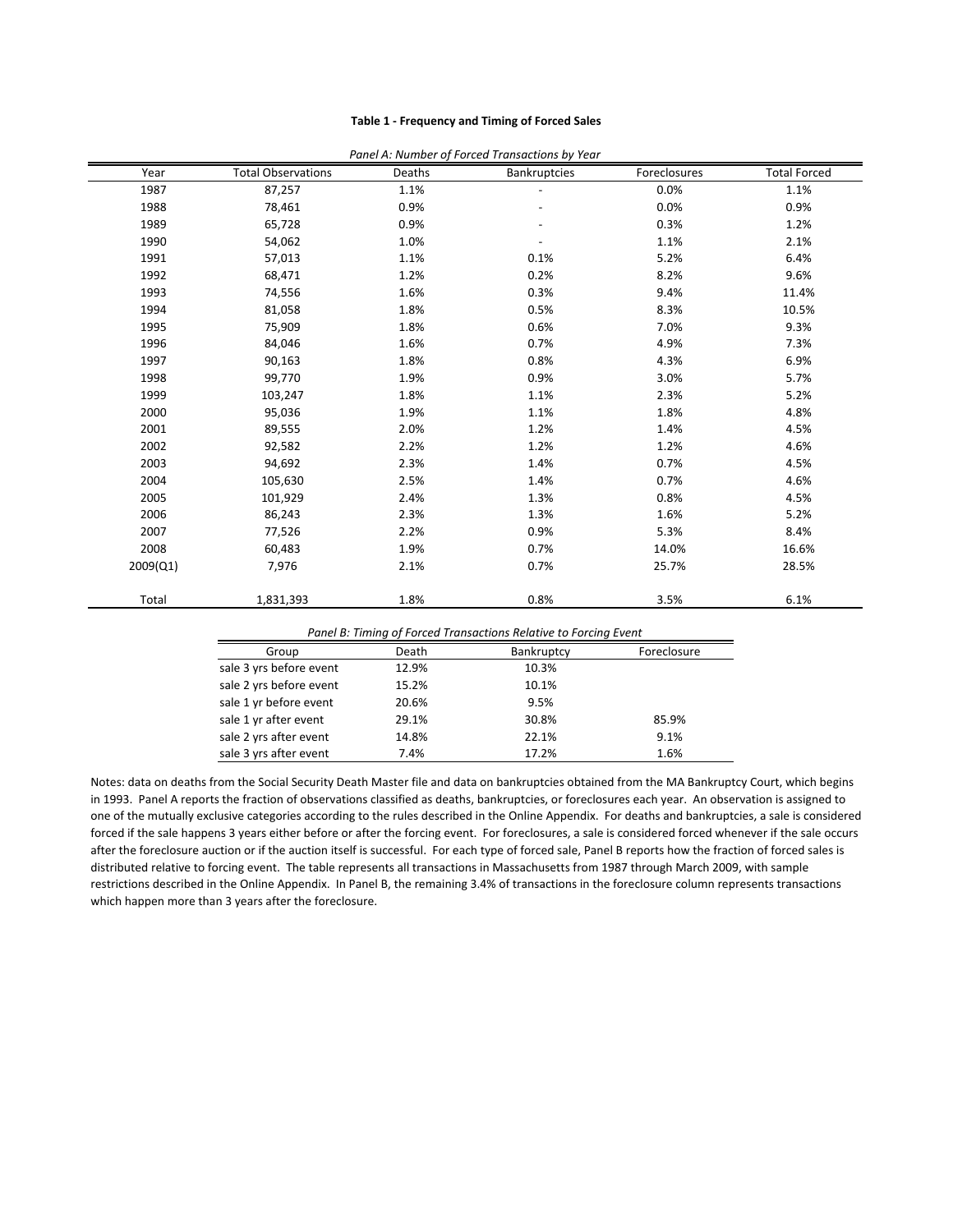|                             | Full sample |         | Single Family                                     |           |          | Multi Family |          | Condominium |
|-----------------------------|-------------|---------|---------------------------------------------------|-----------|----------|--------------|----------|-------------|
|                             | Estimate    | Std Err | Estimate                                          | Std Err   | Estimate | Std Err      | Estimate | Std Err     |
|                             | (1)         | (2)     | (3)                                               | (4)       | (5)      | (6)          | (7)      | (8)         |
|                             |             |         | Panel A: All Forced Transactions                  |           |          |              |          |             |
| Forced (-3 years;+3 years)  | $-0.197$    | (0.002) | $-0.159$                                          | (0.002)   | $-0.236$ | (0.004)      | $-0.224$ | (0.005)     |
|                             |             |         | Panel B: Forced Transactions by Type              |           |          |              |          |             |
| Death, young seller (-3;+3) | $-0.053$    | (0.005) | $-0.068$                                          | (0.006)   | $-0.027$ | (0.014)      | $-0.012$ | (0.012)     |
| Death, old seller (-3;+3)   | $-0.069$    | (0.002) | $-0.082$                                          | (0.003)   | $-0.062$ | (0.007)      | $-0.017$ | (0.006)     |
| Bankruptcy (-3;+3)          | $-0.035$    | (0.003) | $-0.042$                                          | (0.003)   | $-0.020$ | (0.008)      | $-0.033$ | (0.007)     |
| Foreclosure                 | $-0.314$    | (0.003) | $-0.260$                                          | (0.003)   | $-0.344$ | (0.005)      | $-0.308$ | (0.006)     |
|                             |             |         | Panel C: Forced Transactions by Number of Sellers |           |          |              |          |             |
| One seller                  |             |         |                                                   |           |          |              |          |             |
| Death, young seller (-3;+3) | $-0.083$    | (0.010) | $-0.093$                                          | (0.012)   | $-0.057$ | (0.026)      | 0.007    | (0.018)     |
| Death, old seller (-3;+3)   | $-0.097$    | (0.004) | $-0.107$                                          | (0.005)   | $-0.099$ | (0.013)      | $-0.025$ | (0.011)     |
| Bankruptcy (-3;+3)          | $-0.064$    | (0.005) | $-0.073$                                          | (0.006)   | $-0.024$ | (0.012)      | $-0.051$ | (0.010)     |
| Two sellers                 |             |         |                                                   |           |          |              |          |             |
| Death, young seller (-3;+3) | $-0.038$    | (0.006) | $-0.056$                                          | (0.007)   | $-0.009$ | (0.016)      | $-0.022$ | (0.015)     |
| Death, old seller (-3;+3)   | $-0.053$    | (0.003) | $-0.070$                                          | (0.003)   | $-0.041$ | (0.008)      | $-0.013$ | (0.008)     |
| Bankruptcy (-3;+3)          | $-0.017$    | (0.004) | $-0.025$                                          | (0.004)   | $-0.016$ | (0.011)      | $-0.014$ | (0.010)     |
| Number of Observations      | 1,831,393   |         |                                                   | 1,187,645 | 202,123  |              |          | 441,625     |

#### **Table 2 ‐ Price Discount for Forced Sales**

Notes: table reports estimates and standard errors, in parenthesis, of <sup>a</sup> regression of log house price on house characteristics and disaggregated forced sale indicators, for the full sample and for each house type separately. Coefficients on house characteristics for the full sample specification are reported in the Online Appendix. Death, bankruptcy, and foreclosure indicators are mutually exclusive. Young seller is defined as <sup>a</sup> seller younger than 70 at the time of death. There are 5,715 cases of young deaths and 27,134 cases of old deaths. 45% of the sample has two sellers. The regression includes census tract‐year fixed effects. Standard errors are clustered at the census tract‐year level.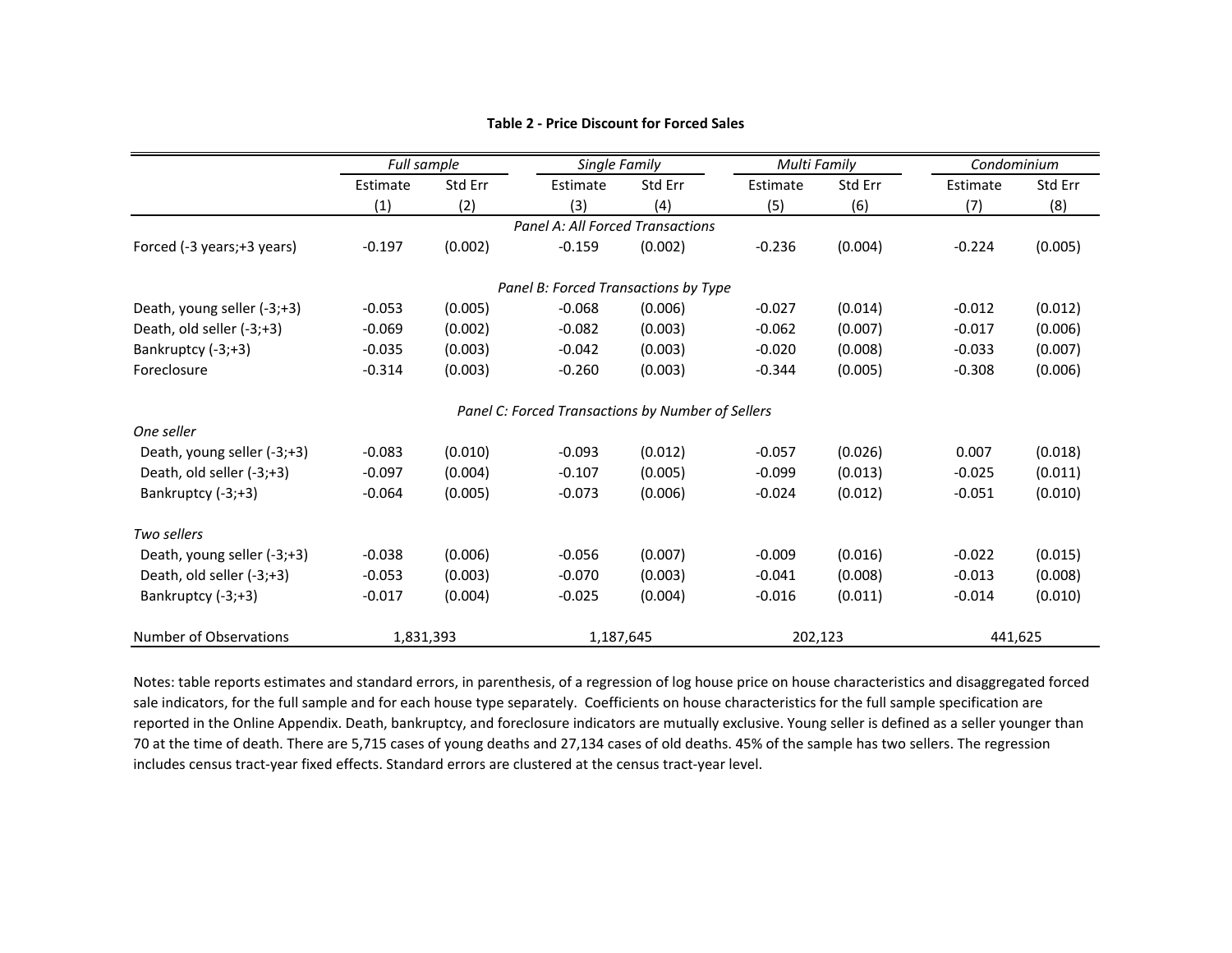| <b>Table 3 - Price Discounts and Value Components</b> |  |  |  |
|-------------------------------------------------------|--|--|--|
|-------------------------------------------------------|--|--|--|

|                                                          | Full sample |         |          | Single Family |          | Multi Family |          | Condominium |  |
|----------------------------------------------------------|-------------|---------|----------|---------------|----------|--------------|----------|-------------|--|
|                                                          | Estimate    | Std Err | Estimate | Std Err       | Estimate | Std Err      | Estimate | Std Err     |  |
|                                                          | (1)         | (2)     | (3)      | (4)           | (5)      | (6)          | (7)      | (8)         |  |
| Main forced sale effect                                  |             |         |          |               |          |              |          |             |  |
| Death, young seller (-3;+3)                              | $-0.055$    | (0.005) | $-0.070$ | (0.007)       | $-0.023$ | (0.015)      | $-0.007$ | (0.012)     |  |
| Death, old seller (-3;+3)                                | $-0.071$    | (0.002) | $-0.090$ | (0.003)       | $-0.062$ | (0.007)      | $-0.016$ | (0.007)     |  |
| Bankruptcy (-3;+3)                                       | $-0.034$    | (0.003) | $-0.040$ | (0.004)       | $-0.019$ | (0.010)      | $-0.033$ | (0.007)     |  |
| Foreclosure                                              | $-0.283$    | (0.003) | $-0.250$ | (0.003)       | $-0.281$ | (0.005)      | $-0.299$ | (0.007)     |  |
| Forced sale effects interacted with building component   |             |         |          |               |          |              |          |             |  |
| Death, young seller (-3;+3)                              | $-0.017$    | (0.007) | $-0.006$ | (0.008)       | 0.032    | (0.017)      | 0.023    | (0.012)     |  |
| Death, old seller (-3;+3)                                | $-0.031$    | (0.004) | $-0.014$ | (0.004)       | 0.004    | (0.008)      | $-0.013$ | (0.008)     |  |
| Bankruptcy (-3;+3)                                       | $-0.007$    | (0.004) | $-0.003$ | (0.004)       | 0.007    | (0.009)      | $-0.001$ | (0.008)     |  |
| Foreclosure                                              | 0.041       | (0.003) | 0.039    | (0.003)       | $-0.007$ | (0.005)      | 0.035    | (0.006)     |  |
| Forced sale effects interacted with lotsize component    |             |         |          |               |          |              |          |             |  |
| Death, young seller (-3;+3)                              | 0.000       | (0.006) | $-0.005$ | (0.006)       | 0.015    | (0.016)      | $-0.027$ | (0.015)     |  |
| Death, old seller (-3;+3)                                | 0.000       | (0.003) | $-0.019$ | (0.003)       | 0.016    | (0.007)      | 0.009    | (0.011)     |  |
| Bankruptcy (-3;+3)                                       | $-0.006$    | (0.004) | $-0.011$ | (0.004)       | $-0.014$ | (0.010)      | 0.003    | (0.009)     |  |
| Foreclosure                                              | $-0.008$    | (0.003) | 0.004    | (0.003)       | 0.017    | (0.005)      | $-0.014$ | (0.007)     |  |
| Forced sale effects interacted with tract-year component |             |         |          |               |          |              |          |             |  |
| Death, young seller (-3;+3)                              | $-0.011$    | (0.006) | $-0.005$ | (0.006)       | $-0.013$ | (0.018)      | $-0.026$ | (0.013)     |  |
| Death, old seller (-3;+3)                                | $-0.004$    | (0.002) | 0.001    | (0.003)       | $-0.006$ | (0.008)      | $-0.018$ | (0.007)     |  |
| Bankruptcy (-3;+3)                                       | $-0.023$    | (0.004) | $-0.021$ | (0.004)       | $-0.015$ | (0.011)      | $-0.006$ | (0.009)     |  |
| Foreclosure                                              | 0.036       | (0.003) | $-0.005$ | (0.003)       | 0.082    | (0.005)      | $-0.002$ | (0.005)     |  |

Notes: table reports estimates and standard errors, in parenthesis, from regressions of log price with indicators of forced sales, plus the interactions with standardized components of the value of the house. These components are obtained from <sup>a</sup> regression of log price on the house characteristics of the regression in Panel B of Table 2. The predicted price is decomposed into the components explained by the value of the building, the size of the lot, and the census tract-year interaction. The reported estimates are from <sup>a</sup> second regression of log price on the forced sales dummies interacted with the components described above, standardized to zero mean and unit variance. This regression includes the other regressors of Table 2. Standard errors are clustered at the census tract‐year level.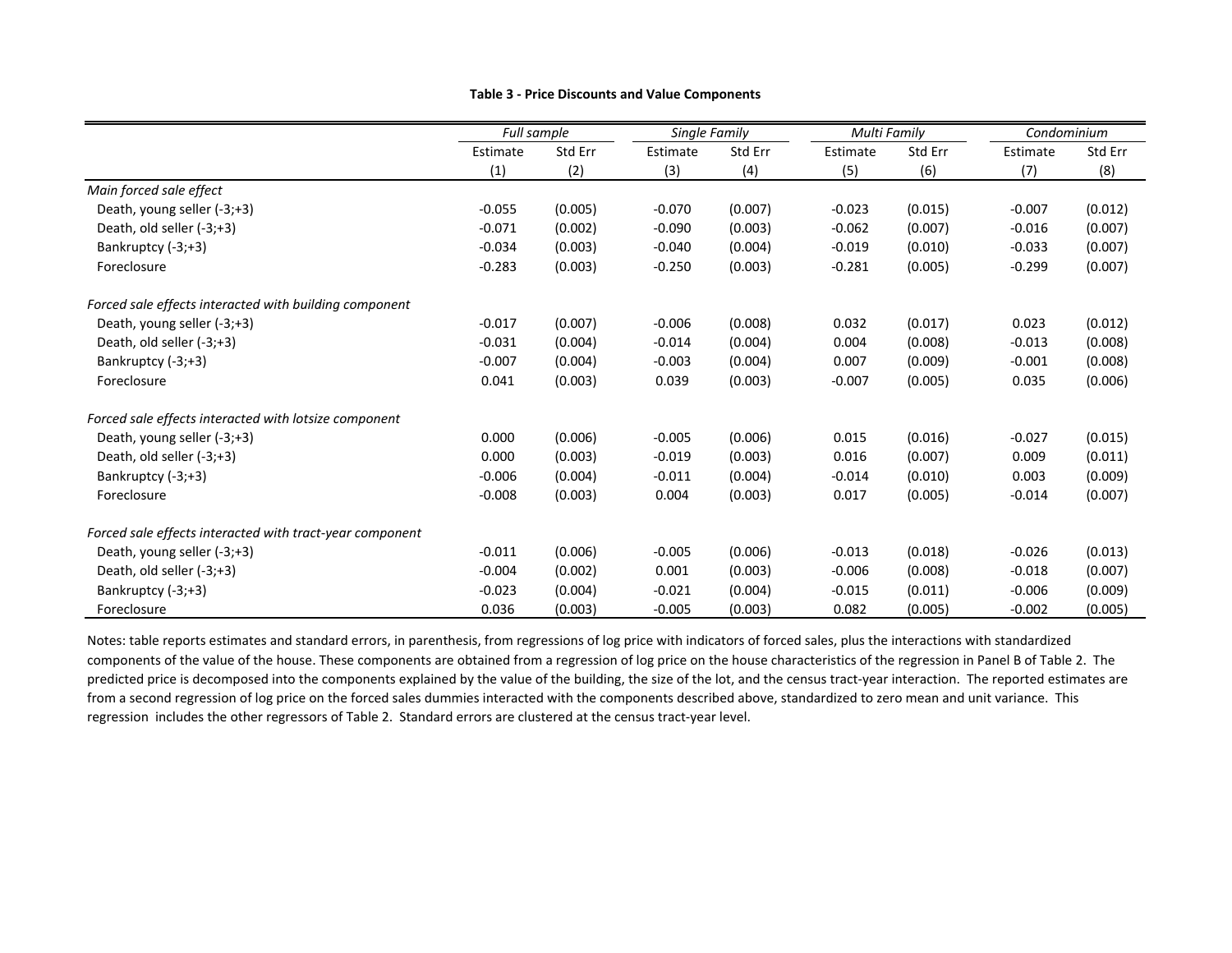|                                                      | $\mathsf{sf}_{\mathsf{t}}$ |         |          | $\Delta \text{pf}_t$                  | $pu_t$ -pf $_t$                                    |         | $\Delta$ pu <sub>t</sub> |         |
|------------------------------------------------------|----------------------------|---------|----------|---------------------------------------|----------------------------------------------------|---------|--------------------------|---------|
|                                                      | Estimate                   | Std Err | Estimate | Std Err                               | Estimate                                           | Std Err | Estimate                 | Std Err |
|                                                      | (1)                        | (2)     | (3)      | (4)                                   | (5)                                                | (6)     | (7)                      | (8)     |
|                                                      |                            |         |          |                                       | Panel A: VAR                                       |         |                          |         |
| $\Delta \text{pf}_{t-1}$                             |                            |         | $-0.072$ | (0.012)                               | 0.038                                              | (0.012) | $-0.033$                 | (0.004) |
| $pu_{t-1}$ -pf <sub>t-1</sub>                        |                            |         | 0.840    | (0.016)                               | 0.067                                              | (0.016) | $-0.093$                 | (0.006) |
| $\Delta$ Adj R <sup>2</sup>                          |                            |         | 0.384    |                                       | 0.144                                              |         | 0.016                    |         |
|                                                      |                            |         |          | Panel B: VAR with lagged forced share |                                                    |         |                          |         |
| $sf_{t-1}$                                           | 0.596                      | (0.012) | $-0.633$ | (0.070)                               | 0.575                                              | (0.070) | $-0.057$                 | (0.027) |
| $\Delta \text{pf}_{t-1}$                             | $-0.004$                   | (0.002) | $-0.067$ | (0.012)                               | 0.034                                              | (0.012) | $-0.033$                 | (0.004) |
| $pu_{t-1}$ -pf <sub>t-1</sub>                        | 0.006                      | (0.003) | 0.857    | (0.016)                               | 0.051                                              | (0.016) | $-0.092$                 | (0.006) |
| $\Delta$ Adj R <sup>2</sup>                          | 0.368                      |         | 0.390    |                                       | 0.152                                              |         | 0.016                    |         |
|                                                      |                            |         |          |                                       | Panel C: VAR with lagged forced share interactions |         |                          |         |
| $sf_{t-1}$                                           | 0.548                      | (0.016) | 0.166    | (0.097)                               | 0.320                                              | (0.098) | 0.486                    | (0.037) |
| $\Delta \mathsf{p}\mathsf{f}_{\mathsf{t}\text{-1}}$  | 0.011                      | (0.003) | $-0.044$ | (0.015)                               | 0.041                                              | (0.015) | $-0.003$                 | (0.006) |
| $pu_{t-1}$ -pf <sub>t-1</sub>                        | 0.007                      | (0.003) | 0.984    | (0.020)                               | 0.018                                              | (0.020) | 0.002                    | (0.008) |
| $\sf{sf}_{t-1}$ x $\sf{\Delta pf}_{t-1}$             | $-0.263$                   | (0.026) | $-0.082$ | (0.153)                               | $-0.202$                                           | (0.154) | $-0.284$                 | (0.057) |
| $sf_{t-1}$ x (pu <sub>t-1</sub> -pf <sub>t-1</sub> ) | 0.038                      | (0.031) | $-1.989$ | (0.181)                               | 0.565                                              | (0.181) | $-1.424$                 | (0.068) |
| $\Delta$ Adj R <sup>2</sup>                          | 0.373                      |         | 0.400    |                                       | 0.153                                              |         | 0.054                    |         |

#### **Table 4 ‐ VAR for Neighborhood House Prices**

Notes: table reports estimates and standard errors, in parenthesis, from vector auto‐regressions (VAR) of percentage change in average forced and unforced house prices at the zipcode‐year level. *pf* is the average price of forced sales, *pu* the average price of unforced sales, and *sf* the share of forced sales in each zipcode at time t. Each specification includes neighborhood and time fixed effects. The number of observations in each regression is 7,254. The reported "Δ Adj R<sup>2</sup>" is the difference between the adjusted R<sup>2</sup> of the full model and the adjusted R<sup>2</sup> of the model with only time dummies.